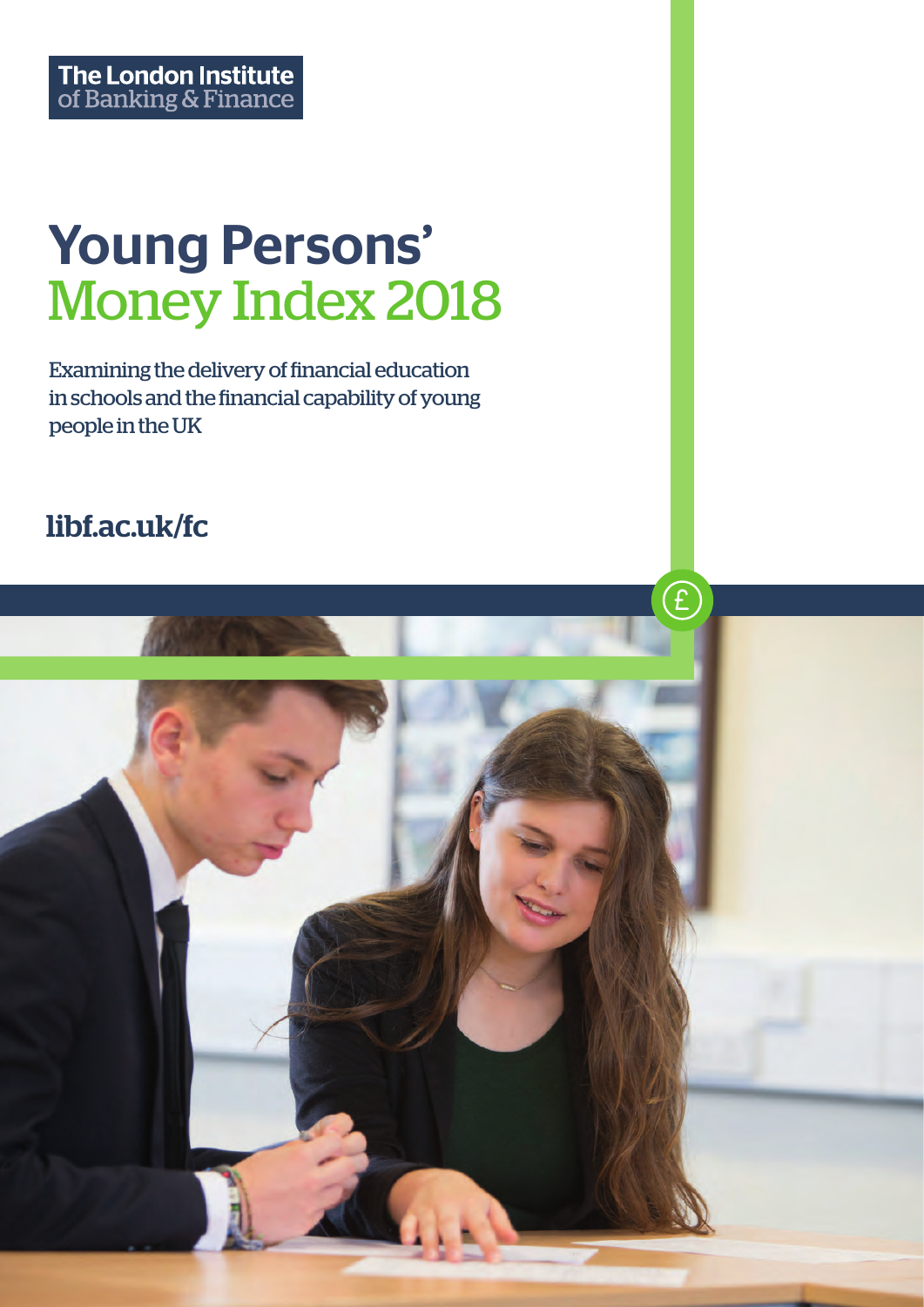### About the research

- The Young Persons' Money Index is an annual survey that tracks the delivery of financial education in schools in the UK. It also examines the attitudes, behaviours and experiences of UK students in relation to money and personal finance.
- For the 2018 edition we surveyed more than 2,000 young people aged between 15-18 on their access to financial education, their confidence and behaviour with money, their usage of financial services and their levels of financial capability and knowledge.
	- [YouthSight](http://www.youthsight.com/) surveyed a representative sample of just over 2,000 school children , UK wide, from a mix of schools including academies, local authority (state) schools, private and independent.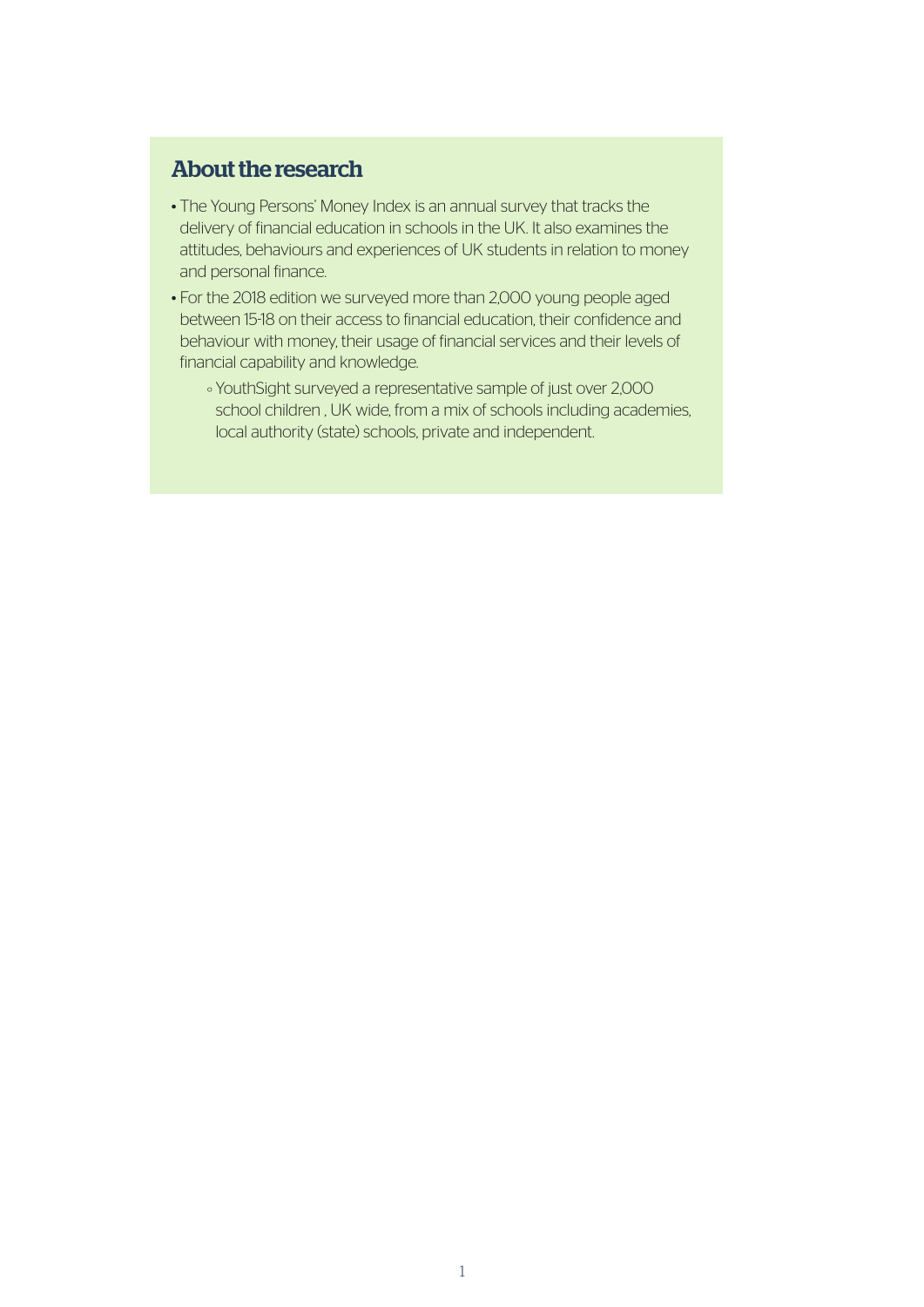**YM** 

**62%** of young people say they now receive financial education in school, up **18%** compared to last year



**33%** had access within the last month **14%** in the last term **23%** in the last year or over a year ago



**52%** say they have access for less than an hour a week



**83%** want to learn more about money in school, up from **76%** last year



Young people who worry about money is now **71%** across all age groups and **81%** in the 17-18 age group

# Exposure to scams

There's been a significant increase in those reporting they've been **exposed to potential scams or fraud** – for example:

PPI

**35%** encouraged to make a PPI claim (2017: 18%)



**19%** asked to hand over their bank details (2017: 12%)



**9%** asked to reveal their PIN (2017: 5%)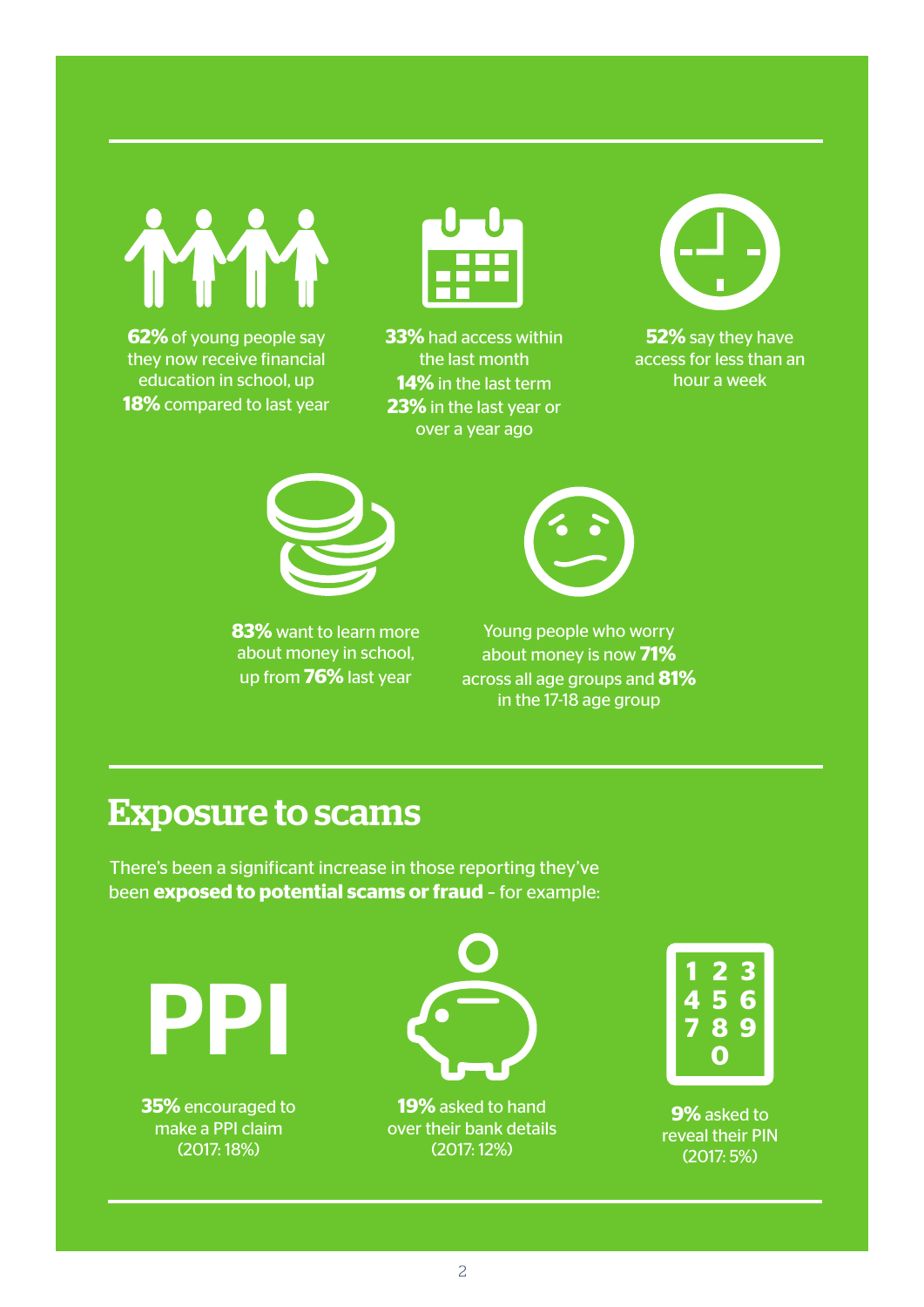# **Foreword**

This year's research shows a big jump in the numbers of young people reporting that they receive financial education in school, rising from 44% in 2017 to 62% in 2018. For the first time since it was introduced into the curriculum in 2014, more than half of young people now report that they are receiving financial education in school.

However, the amount of time spent on financial education seems to have taken a backward step, with the majority (52%) reporting that they have access for less than an hour a week and only 33% saying they had financial education recently – within the last month – with 14% saying 'in the last term'.

Our research results also suggest that financial capability overall has not improved – with most young people unable to answer quite basic financial capability questions.

Despite an apparent increase in access to financial education, the number of young people saying they'd like to learn more about money in school has increased, to 83% (76% in 2017). That's a very large number of children saying they want to learn more about money!

And the numbers who say they worry about money is on the increase again, up to 71% across all age groups (2017: 62%), increasing to 81% of those in the 17-18 age group who cite regular money worries.

#### So what's going wrong?

The majority of young people say they receive access to financial education as part of other subjects, such as maths, economics, PHSE and citizenship, rather than through dedicated personal finance subjects. But while they may be getting access to some financial terms and concepts through these other subjects – such as APR and how to calculate interest rates – it's unlikely that they are getting access to the practical aspects of managing their money, and advice on avoiding the pitfalls, that they desperately need.

And the amount and frequency of financial education is worrying.

Getting financial education in the curriculum was a really important and significant step. But increasingly there seems to be a gap between what young people are learning at school and what they need to know to be financially capable.

#### Alison Pask

Managing Director, Financial Capability & Community Outreach The London Institute of Banking & Finance

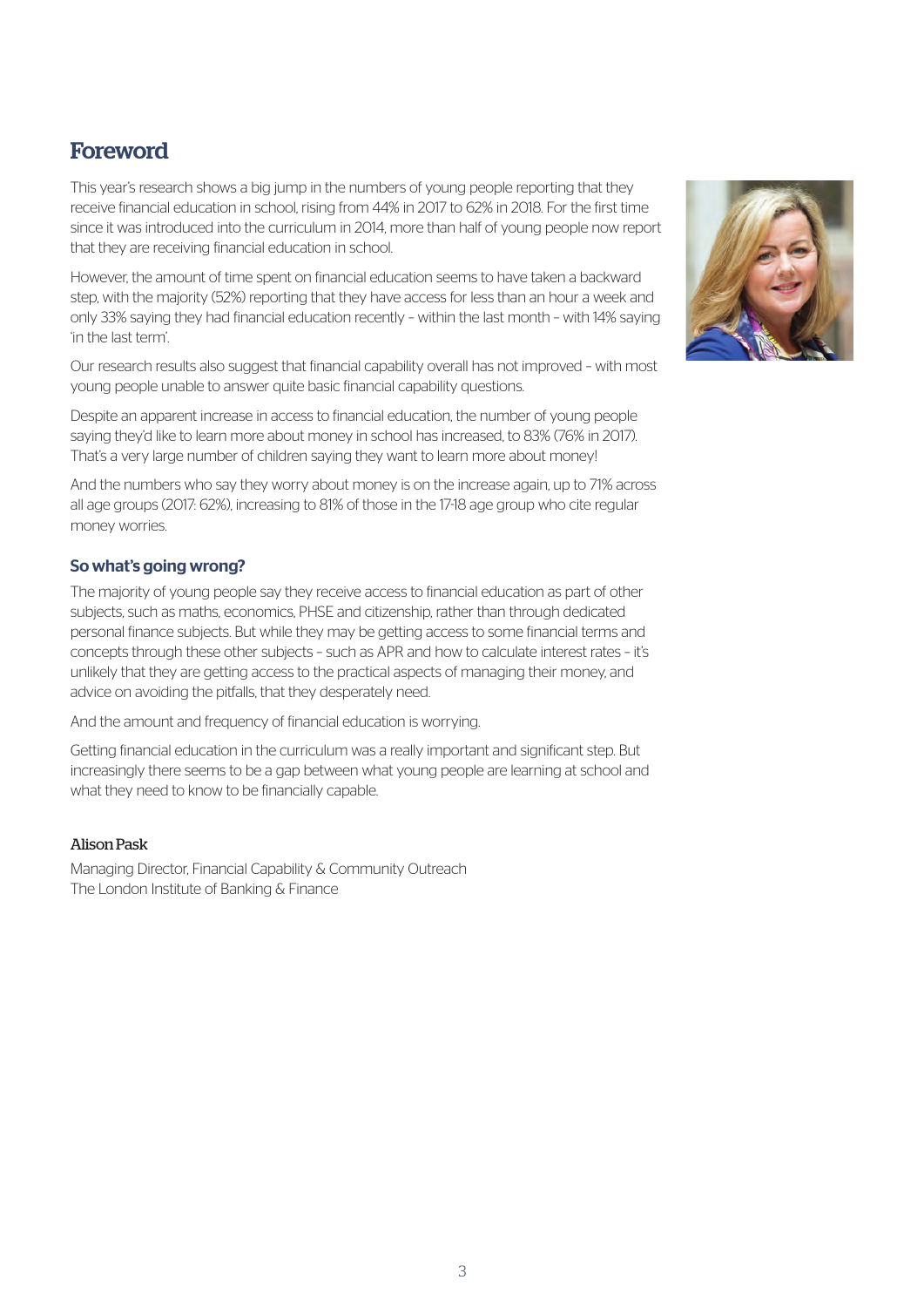### Key results

#### What do we know about young people's experiences of financial education?

• 62% say they receive financial education in school, compared to 44% in 2017.

- That's a significant jump. However, 52% report that they have access for less than an hour a week and only 33% say they had access recently, with 14% saying they've had access only in the last term.
- The numbers reporting that they have access to financial education for less than an hour a week have grown since 2017, suggesting a potentially backward step.

• 83% would like to learn more about money in school, an increase of 7% (2017: 76%)



#### The percentage who say they receive financial education in school



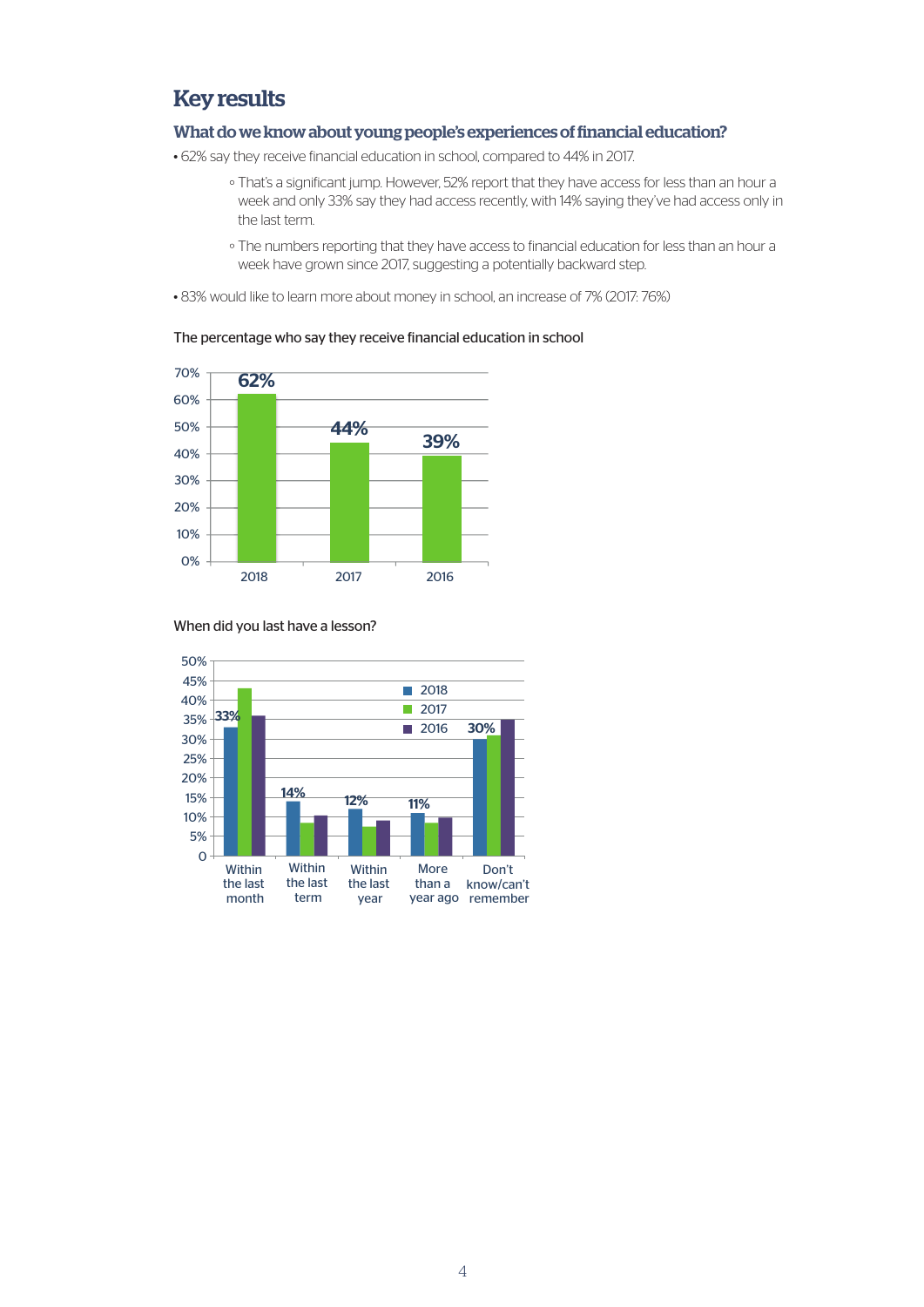#### How do children learn about personal finance in school?

PHSE (Personal, Social, Health and Economic) is overtaking maths in becoming the most popular subject for delivering financial education, although that varies by age and gender.

• It's worth noting that teaching the 'E' element in PHSE is not a statutory requirement. That may explain why children are reporting that the time spent on financial education is low, particularly as teaching time in general becomes more and more squeezed.



#### How young people learn about personal finance in school, by age

Higher percentages for younger age groups probably reflect mandatory subjects at GCSE.



#### How young people learn about personal finance in school, by gender

Higher percentages for males versus females in subjects such as maths and economics probably reflect gender splits across those subjects.

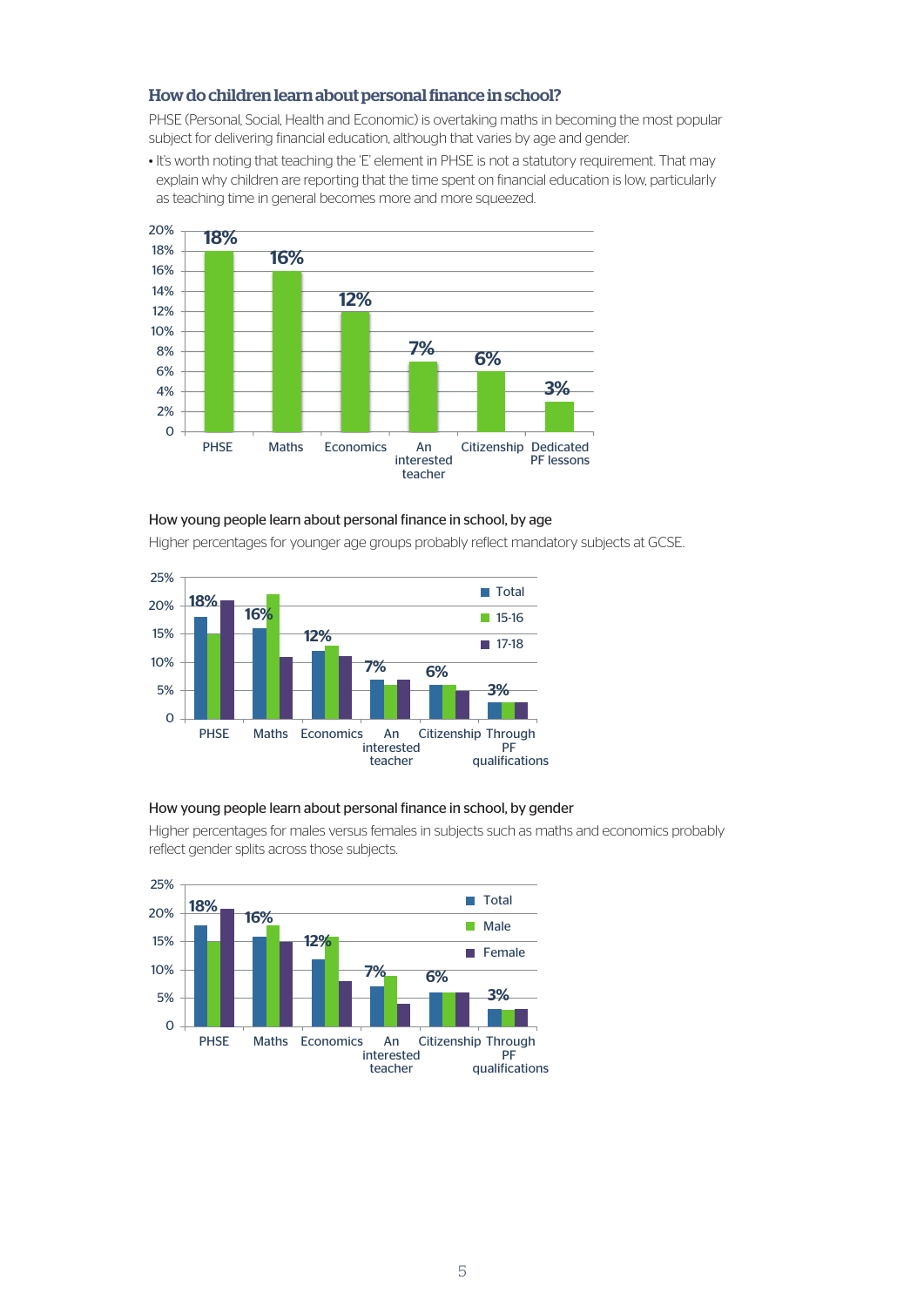#### Where do they get most of their financial capability/understanding from?

63% say they get most of their financial understanding from parents/family, with only 11% citing school or teachers. This is a small improvement on last year (2017: 79%, 7%)

The increase in young people saying they are 'self-taught' raises questions about where they get their information from and the accuracy of that. It may also reflect a growing tendency among young people to research products and information online.

#### What do we know about young people's experiences of money?

71% say they worry about money, with 36% saying they worry about money on a weekly or daily basis. That's an increase of 9% compared to last year (2017: 62%)

That figures increases to 81% among 17-18 year olds, and is higher among females than males (F: 76%, M: 66%)

#### Total By age 15-16 17-18 By gender Male Female Base: All respondents Yes, on a daily basis 15% 12% 19% 13% 18% Yes, on a weekly basis **18% 18% 25% 19%** 24% Yes, on a monthly basis 13% 13% 11% 16% 13% 13% 13% Yes, less often 21% 21% 21% 21% 21% No 25% 34% 15% 30% 19%

#### Do you ever worry about money or your personal finances?

#### Exposure to scams

There's been a significant increase in those reporting they've been exposed to potential scams or fraud – for example 35% reported being contacted by companies encouraging them to make a PPI claim (2017: 18%), 19% said they were approached to hand over their bank details to scammers (2017: 12%) and 9% had been asked to reveal their pin (2017: 5%).

Don't know 4% 5% 4% 4% 4% NET: YES 71% 61% 81% 66% 76%

This may be because significantly more young people say they do most of their banking online. How to protect themselves from cybercrime is something that should be covered in the classroom.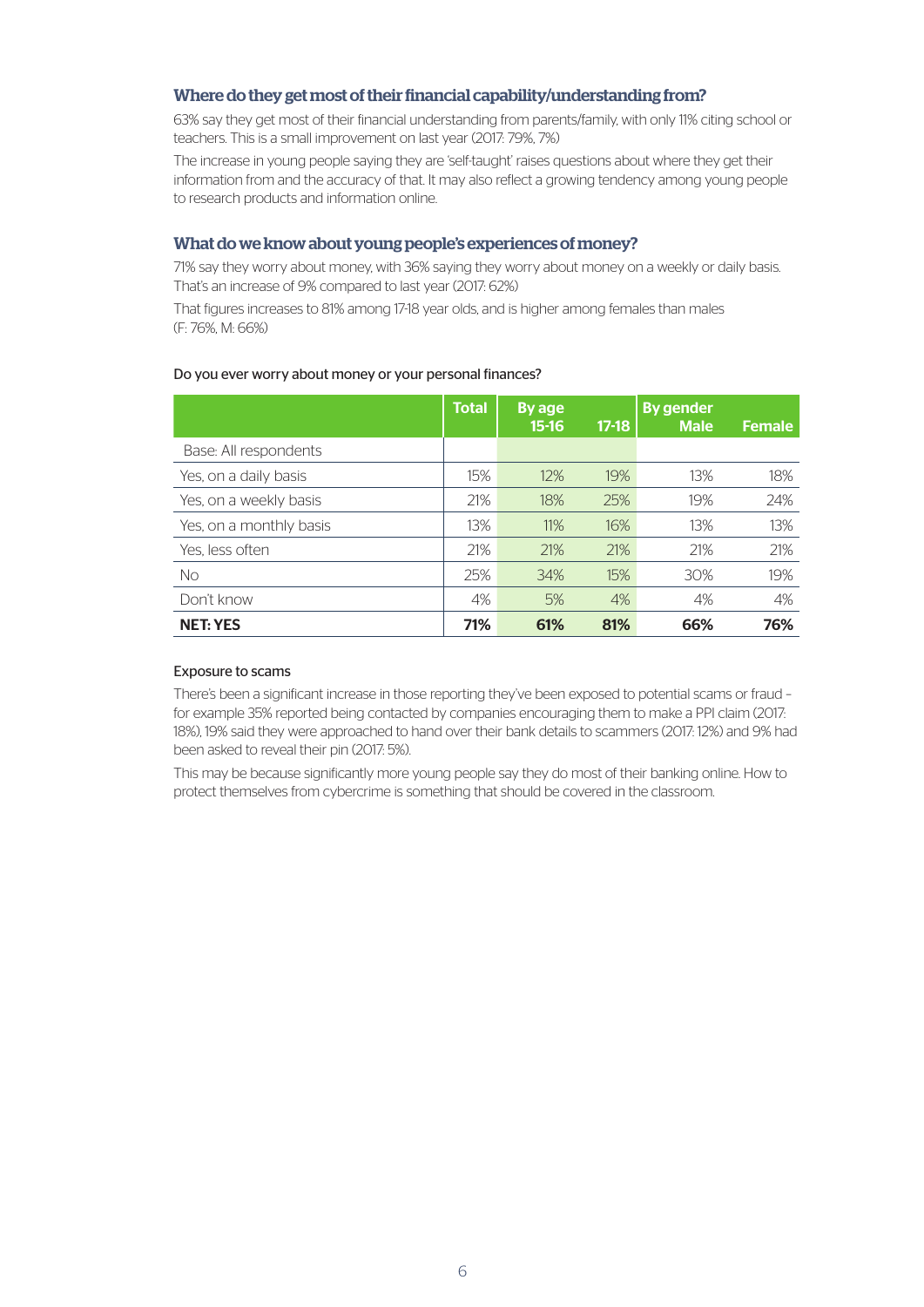#### What products do they have and how do they interact?

75% of those that have a bank account say they do most of their banking online or via an app – a significant increase compared to 2017 (56%)

In terms of products they use, apps and mobile payment services are increasing whilst traditional bank accounts seem to be decreasing.

This could be indicative of increasing moves across the population to a 'cashless' society and online / digital banking become the norm, particularly for younger generations.



#### Financial products I have/use

#### Influencers on product choice

There's been little change in the reasons why young people choose certain products, with most saying they were influenced by their parents, although there has been a small increase in those reporting they chose the account because it offered the best rate of interest (7%; 2017: 3%)



#### Of those that have a bank account, why did they choose a particular bank?

| $\blacksquare$ My parents/guardians chose it for me | 33% |
|-----------------------------------------------------|-----|
| My parents/guardians bank with them 30%<br>H.       |     |
| Most suitable account for my age                    | 9%  |
| <b>Best rate of interest</b>                        | 7%  |
| <b>Branch is nearest to where I live</b>            | 6%  |
| Reputation/brand strength                           | 4%  |
| <b>Best online and mobile services</b>              | 3%  |
| Good (non-financial) perks                          | 2%  |
| $\blacksquare$ Good financial perks                 | 2%  |
| <b>Good customer service</b>                        | 2%  |
| <b>■ Other</b>                                      | 2%  |
|                                                     |     |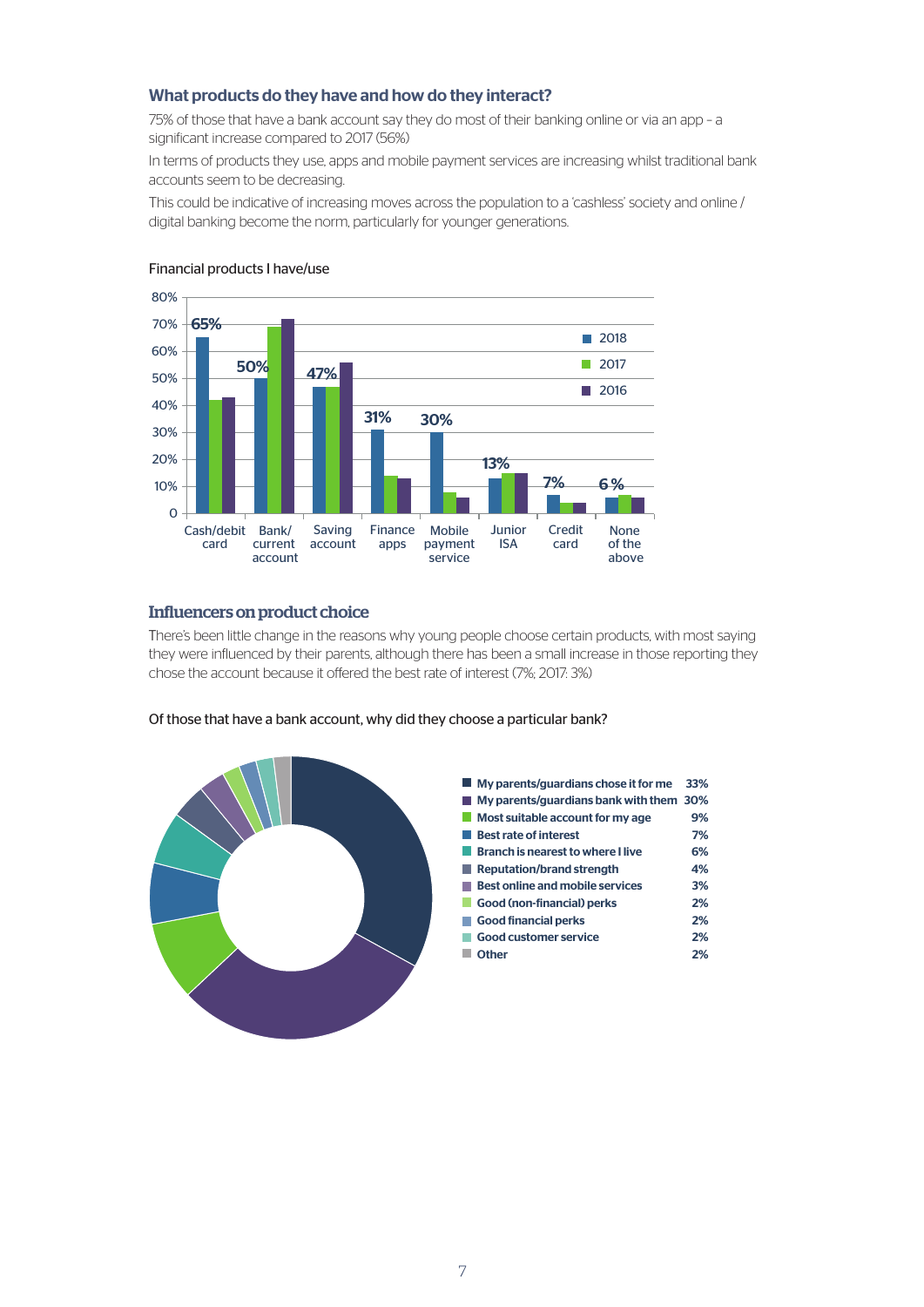#### Financial confidence

- 60% say they have enough financial confidence to manage their own money, an increase of 5% on last year (2017: 55%), with just under half (48%) saying they've bought products online and two-in-five saying they used contactless payment methods.
- However, only 16% say they've compared or researched financial products to get the best deal and only 15% have created a budget.
- As most still rely on their parents' guidance when choosing products, 'financial confidence' is likely to apply to some of the more straightforward transactions, rather than decisions.

#### Which of the following, if any, have you ever done independently (i.e. without any help from parents, teachers, friends)? (Multi-answer)

|                                                                                     | <b>Total</b> | <b>By age</b><br>$15-16$ | $17-18$ | <b>By gender</b><br><b>Male</b> | <b>Female</b> |
|-------------------------------------------------------------------------------------|--------------|--------------------------|---------|---------------------------------|---------------|
| Base: All respondents                                                               |              |                          |         |                                 |               |
| Saved to buy an expensive item                                                      | 56%          | 48%                      | 63%     | 53%                             | 58%           |
| Bought products through your smart-<br>phone/tablet                                 | 48%          | 35%                      | 60%     | 43%                             | 53%           |
| Downloaded a banking/financial app                                                  | 41%          | 27%                      | 54%     | 37%                             | 44%           |
| Used a contactless payment method<br>(card or smartphone)                           | 38%          | 29%                      | 48%     | 35%                             | 42%           |
| Transferred money via an app                                                        | 35%          | 22%                      | 47%     | 35%                             | 35%           |
| Opened a bank account                                                               | 18%          | 11%                      | 24%     | 15%                             | 20%           |
| Exchanged currency                                                                  | 18%          | 12%                      | 23%     | 18%                             | 17%           |
| Compared or researched different<br>products to get the best deal                   | 16%          | 11%                      | 22%     | 16%                             | 17%           |
| Planned a budget (including using<br>budgeting websites)                            | 15%          | 9%                       | 20%     | 14%                             | 15%           |
| Read the business/finance pages of a<br>newspaper or website                        | 14%          | 10%                      | 19%     | 16%                             | 13%           |
| Set up a direct debit                                                               | 12%          | 6%                       | 19%     | 13%                             | 11%           |
| Paid a bill by using banking services                                               | 12%          | 8%                       | 17%     | 13%                             | 11%           |
| Changed or swapped your main bank<br>account with existing provider                 | 6%           | 4%                       | 9%      | 7%                              | 6%            |
| Changed or swapped your main bank<br>account to a different provider                | 4%           | 3%                       | 5%      | 4%                              | 3%            |
| Taken out an insurance policy                                                       | 3%           | 2%                       | 5%      | 4%                              | 3%            |
| Invested money in a business venture (e.g.<br>start a website/through crowdfunding) | 3%           | 3%                       | 4%      | 4%                              | 2%            |
| Taken out a loan                                                                    | 1%           | 1%                       | 1%      | 2%                              | $1\%$         |
| None of these                                                                       | 12%          | 19%                      | 4%      | 12%                             | 11%           |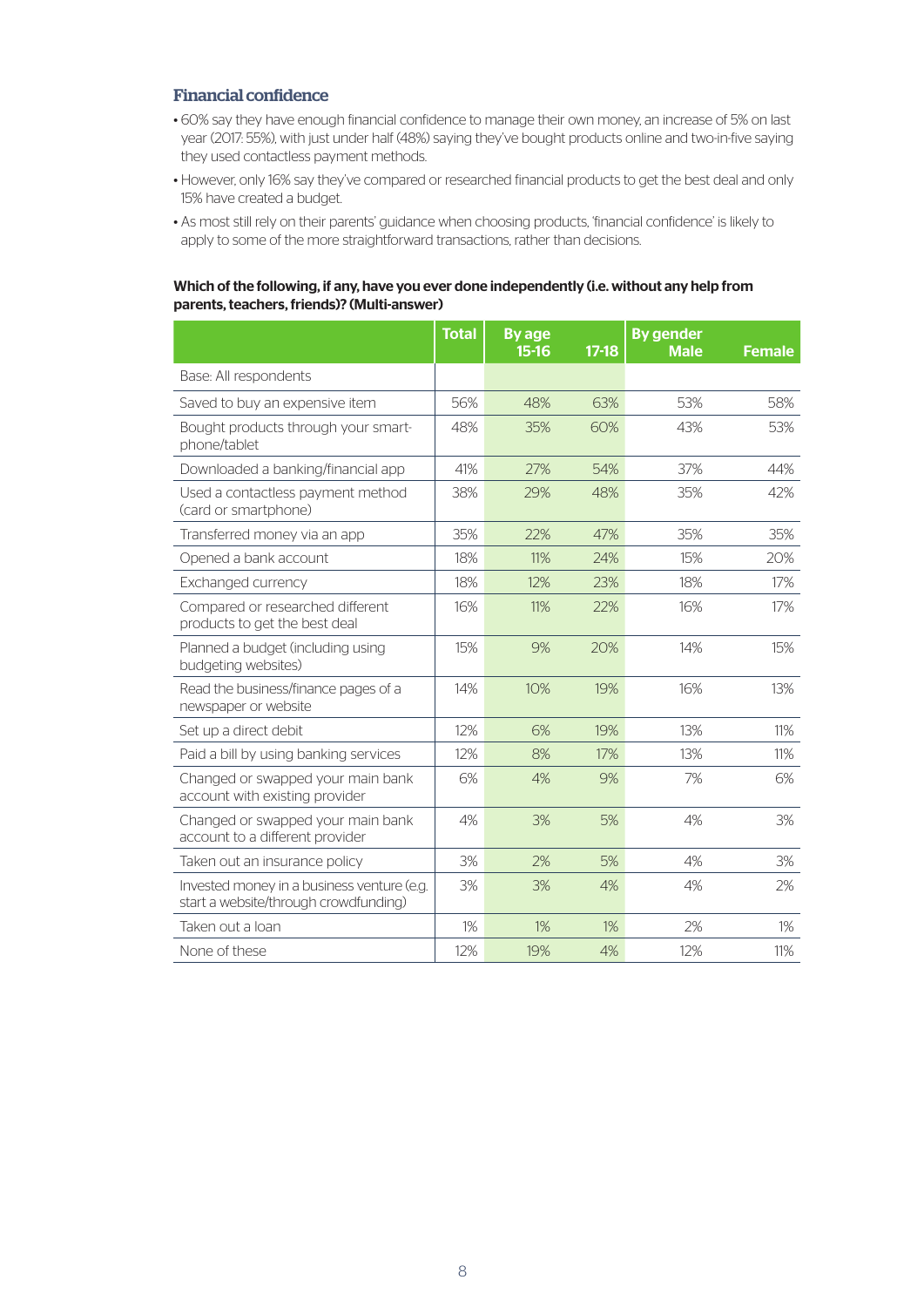#### Income levels and saving habits

The numbers of young people saving something every month has increased year on year – from 71% in 2016, to 74% in 2017, rising to 81% in 2018. If younger generations are developing a savings habit that would be very encouraging, although what's prompting that change isn't clear.



#### Savings per month, by year



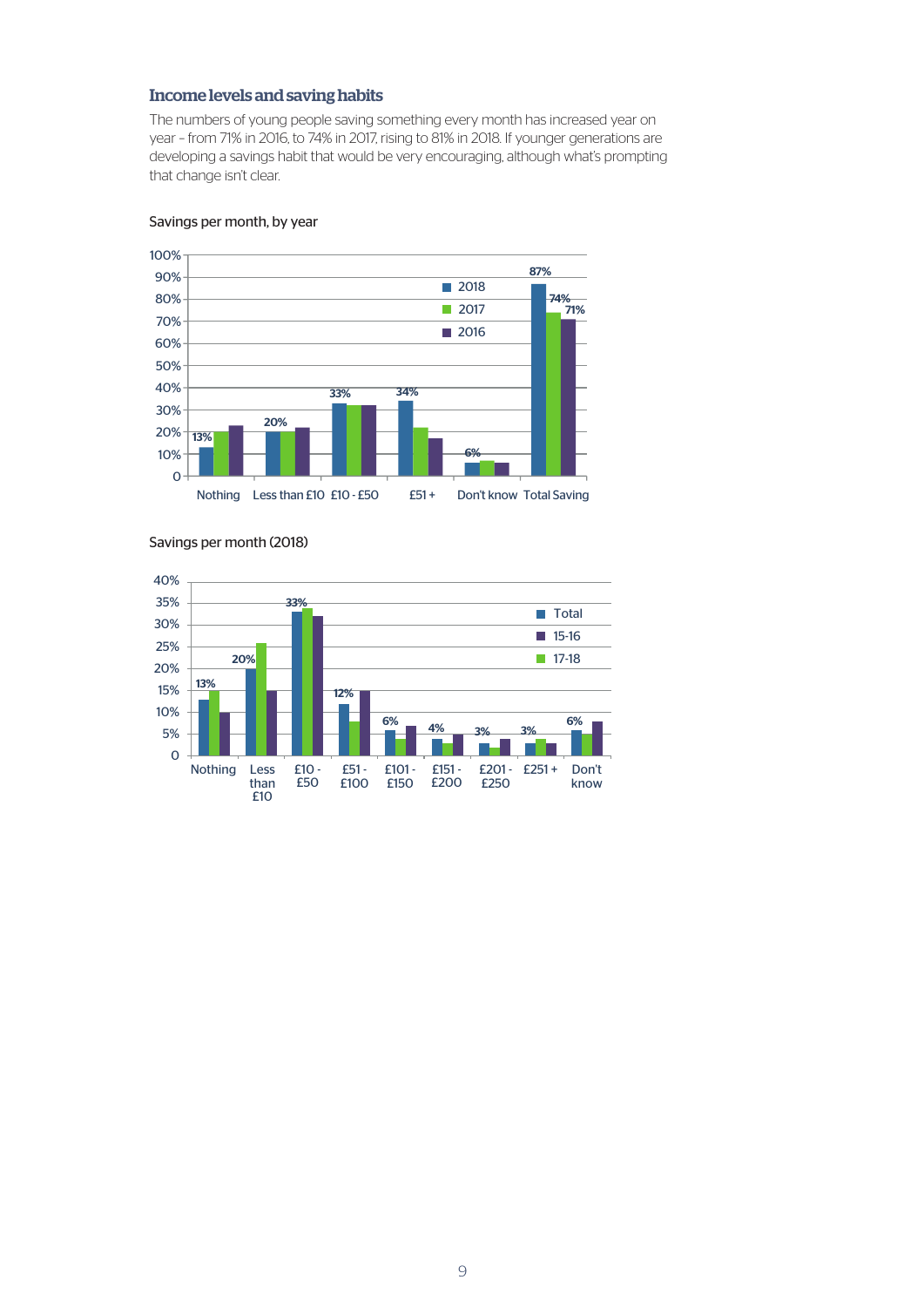#### Financial knowledge

We ask a few questions in the survey to help us assess financial knowledge and capability.

- While 75% were able to correctly identify mortgage repayments as mandatory expenditure, only 15% knew that mortgage loans are likely to have the lowest rates of interest compared to a store card, credit card or student loan; and only 17% were able to identify AER as the interest rate quoted on a savings account.
- Students of all ages underestimated the amount needed for a deposit on a house for a first time buyer, with only 20% able to estimate this correctly. 49% under-estimated the amount required, with 15% over-estimating. Some of that may reflect regional differences, although that's unlikely to explain the variation.
	- The average amount needed for a deposit is £25,5881 .
- They also underestimated how long it would take for somebody on average earnings to save up for a deposit, with only 3% answering this question correctly. 81% under-estimated the time required.
	- According to the [Money Charity,](https://themoneycharity.org.uk/30-years-save-deposit/) it would take someone on an average salary, saving the average amount, 33 years to save a typical first-time buyer deposit.
- Expectations of student debt were also significantly lower than reality, with only 12% getting the answer right. Most significantly under-estimated the amount of debt.
	- Average student debt in the UK on leaving university is £50,0002



<sup>1</sup> <https://themoneycharity.org.uk/media/September-2018-Money-Statistics.pdf>

<sup>2</sup> [The Institute of Fiscal Studies](https://www.ifs.org.uk/publications/9334)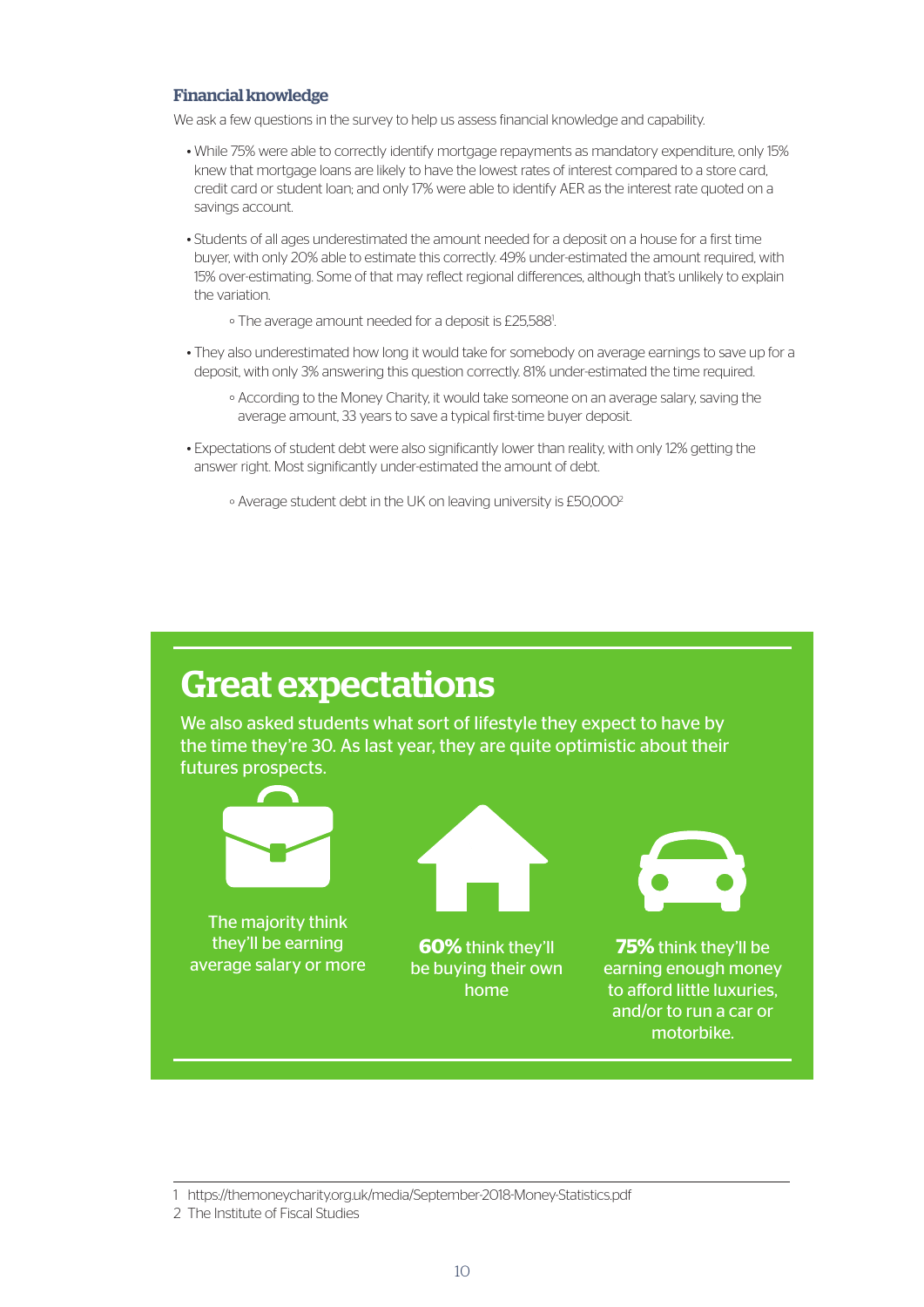## **Conclusion**

For young people to be really equipped with the financial know-how that will make sure they adopt good money habits for life, they need more understanding of the practicalities of money and how to make it work for them. This is particularly important for 17-18 year olds about to start work, go to university or undertake an apprenticeship.

Our research suggests that the current approach to delivery of financial education can do no more than scratch the surface of what young people really need to know in order to manage their money well and get good outcomes.

It's time to stop tinkering around the edges and take financial education seriously.

Financial education has been on the curriculum for four years. We welcomed its introduction – we were one of the organisations in the forefront of the campaign which lobbied for it.

However, our research suggests that it's not having the impact we all hoped it would.

#### It's not being given enough time or focus.

- It's often delivered as part of another subject, which dilutes the impact and value. Being able to calculate interest rates, and understand some of the jargon, is one aspect; as is understanding how economies work. However, it doesn't add up to a financial education. Students still struggle to answer quite basic financial capability questions.
- It's all very well teaching children how to calculate percentages in the context of APR or AER, but that won't help them assess: which product is right for them; how and why they should shop around; the difference between good debt and bad debt; how to budget and evaluate the trade-offs, whether that is spend now or save for later; and how to protect themselves online.

#### It's not being delivered frequently enough.

• Of those that say they have financial education in school only 33% say they had financial education recently – within the last month – with 14% saying 'in the last term'.

One off or occasional interventions – once a term for some children, or less – is not enough for a subject that has the potential to affect young people's economic health, and often mental and emotional happiness, for the rest of their lives.

We believe financial education should be delivered in the right context and have a mandatory number of hours dedicated to it. The content also needs to be reviewed, to ensure it provides the practical knowledge and skills young people need and stays up to date with new technology and channels.

Otherwise we risk another generation growing up without the essential knowledge they need to manage money well and little understanding of the value of that. That leaves them, and the industry, at risk of further mis-selling issues and a society that increasingly gets itself into unsustainable levels of debt.

Alison Pask Managing Director, Financial Capability & Community Outreach The London Institute of Banking & Finance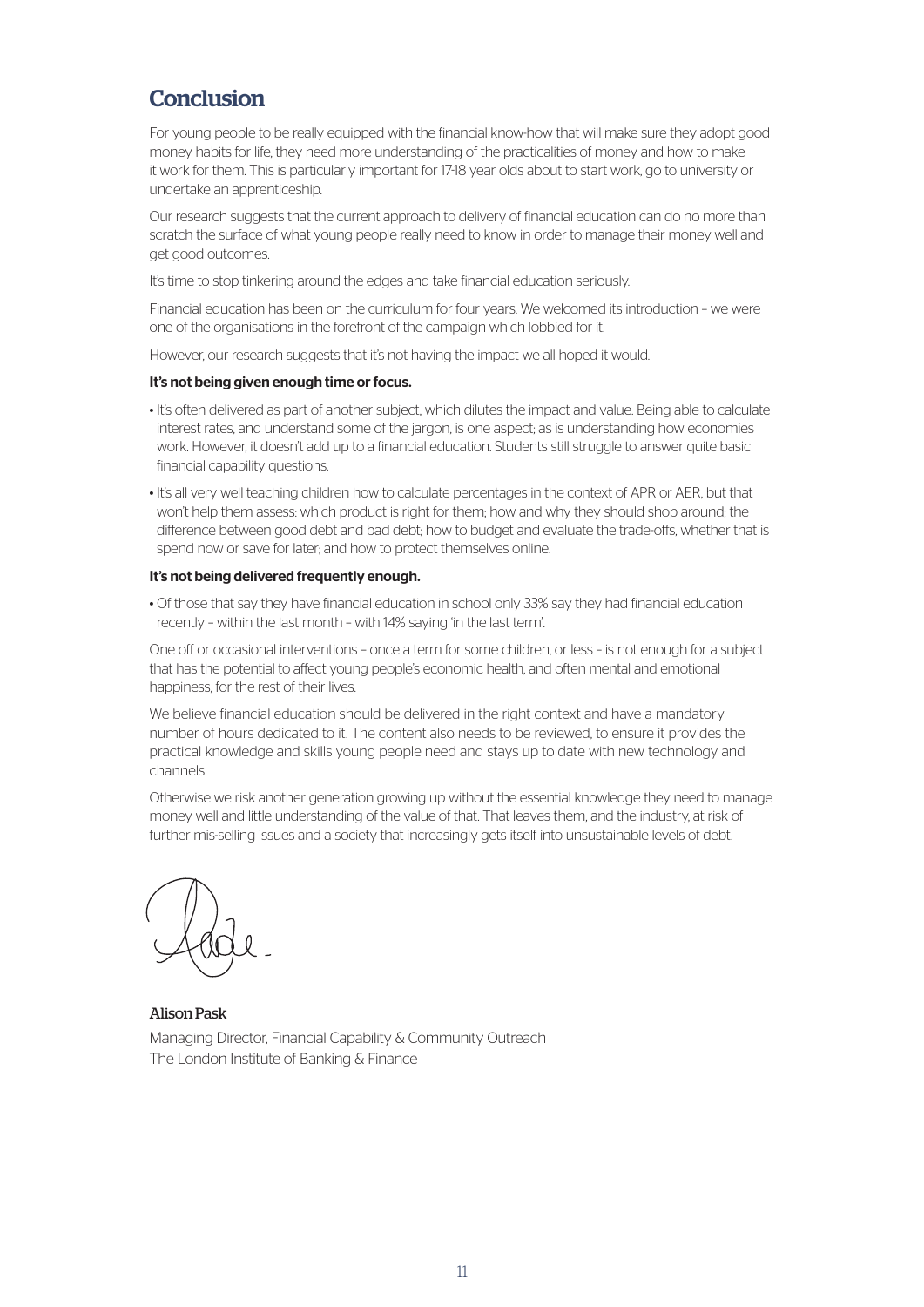# The survey results in detail

What best describes the way you learn about money and personal finance subjects in school?

|                                                      | <b>Total</b> | <b>By age</b><br>$15-16$ | $17-18$ | <b>By gender</b><br><b>Male</b> | <b>Female</b> |
|------------------------------------------------------|--------------|--------------------------|---------|---------------------------------|---------------|
| Base: All respondents                                |              |                          |         |                                 |               |
| In PHSE classes                                      | 18%          | 15%                      | 21%     | 15%                             | 21%           |
| In maths classes                                     | 16%          | 22%                      | 11%     | 18%                             | 15%           |
| In economics classes                                 | 12%          | 13%                      | 11%     | 16%                             | 8%            |
| From a teacher interested in Financial<br>Capability | 7%           | 6%                       | 7%      | 9%                              | 4%            |
| In Citizenship classes                               | 6%           | 6%                       | 5%      | 6%                              | 6%            |
| Through PF qualifications                            | 3%           | 3%                       | 3%      | 3%                              | 3%            |
| I don't /I don't know/other                          | 38%          | 35%                      | 42%     | 33%                             | 43%           |
| <b>NET: YES</b>                                      | 62%          | 65%                      | 58%     | 67%                             | 57%           |

#### Where would you say that you get most of your understanding and knowledge from?

|                                | <b>Total</b> | By age<br>$15-16$ | $17-18$ | <b>By gender</b><br><b>Male</b> | <b>Female</b> |
|--------------------------------|--------------|-------------------|---------|---------------------------------|---------------|
| Base: All respondents          |              |                   |         |                                 |               |
| From my parents/family         | 63%          | 69%               | 58%     | 57%                             | 70%           |
| In school from my teachers     | 11%          | 10%               | 12%     | 14%                             | 8%            |
| Self-learned via news/media    | 10%          | 6%                | 14%     | 12%                             | 8%            |
| Self-learned via social media  | 5%           | 3%                | 6%      | 4%                              | 5%            |
| Self-learned from TV shows     | 3%           | 3%                | 4%      | 3%                              | 3%            |
| From the bank/product provider | 3%           | 2%                | 4%      | 3%                              | 2%            |
| From my friends                | 2%           | 2%                | $1\%$   | 2%                              | 1%            |
| From a celebrity               | $1\%$        | 1%                |         | 1%                              |               |
| Other                          | 1%           | 1%                | $1\%$   | 2%                              |               |
| Don't know                     | 2%           | 2%                | 1%      | 2%                              | 2%            |

#### How many hours a week would you say that you learn about money or personal finance in school or college?

Base: Those that learn about money or personal finance at school/college

|                                 | <b>Total</b> | By age<br>$15 - 16$ | $17 - 18$ | <b>By gender</b><br><b>Male</b> | <b>Female</b> |
|---------------------------------|--------------|---------------------|-----------|---------------------------------|---------------|
| Base: those that learn about PF |              |                     |           |                                 |               |
| Less than an hour               | 52%          | 45%                 | 61%       | 47%                             | 58%           |
| Between 1-2 hours               | 28%          | 35%                 | 20%       | 30%                             | 26%           |
| Between 3-4 hours               | 11%          | 13%                 | 8%        | 13%                             | 8%            |
| Between 4-5 hours               | 4%           | 2%                  | 5%        | 5%                              | 2%            |
| More than 5 hours per week      | $1\%$        | 1%                  | 2%        | 2%                              | $1\%$         |
| Don't know                      | 4%           | 3%                  | 5%        | 3%                              | 5%            |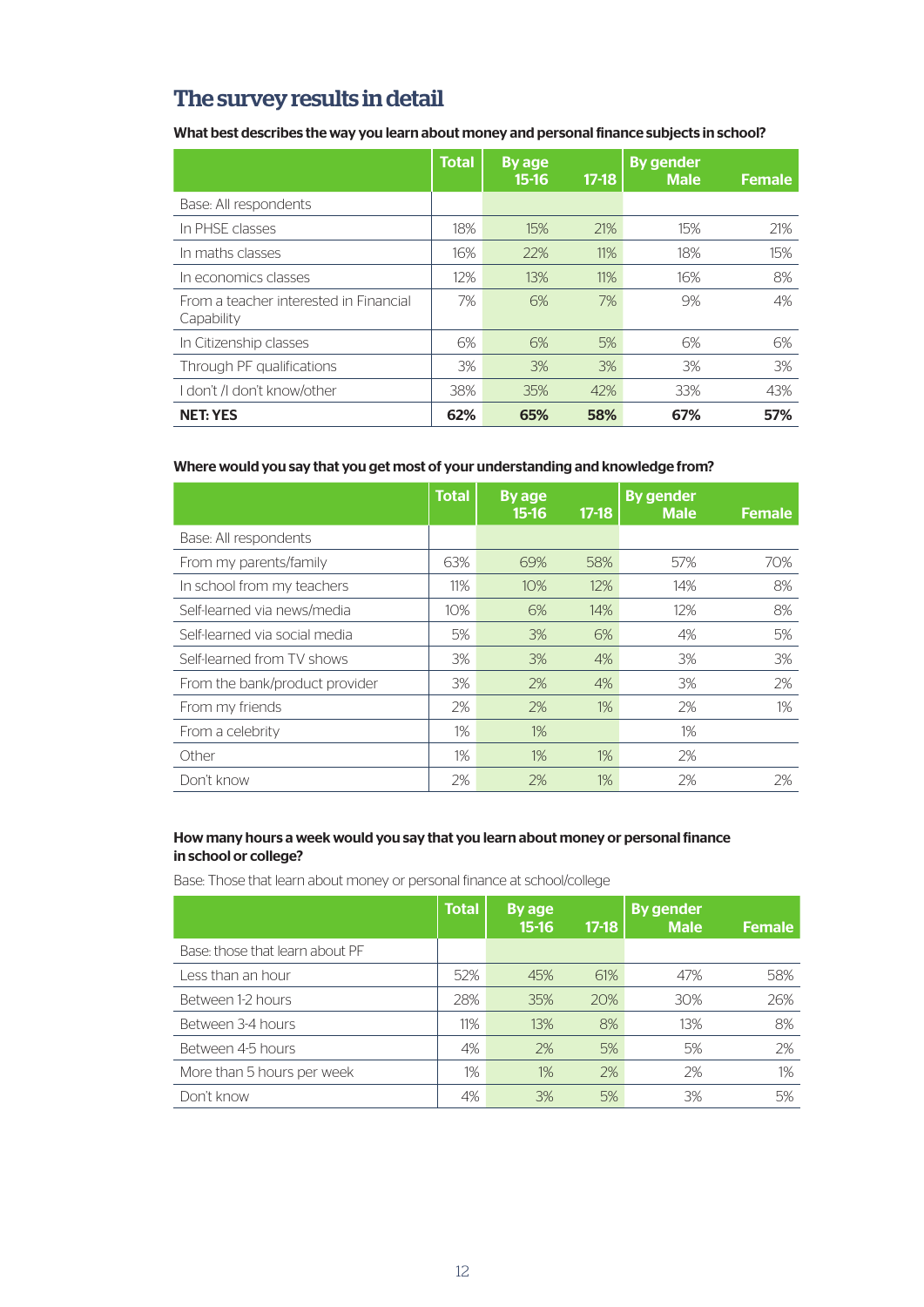#### When, if at all, did you last have a lesson which directly discussed money or personal finance?

|                       | <b>Total</b> | By age<br>$15 - 16$ | $17 - 18$ | <b>By gender</b><br><b>Male</b> | <b>Female</b> |
|-----------------------|--------------|---------------------|-----------|---------------------------------|---------------|
| Base: All respondents |              |                     |           |                                 |               |
| Within the last month | 33%          | 41%                 | 25%       | 39%                             | 28%           |
| Within the last term  | 14%          | 13%                 | 15%       | 15%                             | 14%           |
| Within the last year  | 12%          | 9%                  | 15%       | 12%                             | 12%           |
| More than a year ago  | 11%          | 6%                  | 15%       | 8%                              | 13%           |
| Can't remember        | 14%          | 15%                 | 13%       | 12%                             | 16%           |
| Never                 | 16%          | 16%                 | 17%       | 15%                             | 17%           |

#### Would you like to learn more about money in school?

|                       | <b>Total</b> | By age<br>$15 - 16$ | $17-18$ | <b>By gender</b><br><b>Male</b> | <b>Female</b> |
|-----------------------|--------------|---------------------|---------|---------------------------------|---------------|
| Base: All respondents |              |                     |         |                                 |               |
| Yes                   | 83%          | 79%                 | 86%     | 79%                             | 86%           |
| No                    | 11%          | 12%                 | 9%      | 14%                             | 7%            |
| Don't know            | 7%           | 9%                  | 5%      | 7%                              | 6%            |

#### Do you currently feel you have enough financial knowledge to be able to manage your own money?

|                       | <b>Total</b> | By age<br>15-16 | $17-18$ | <b>By gender</b><br><b>Male</b> | <b>Female</b> |
|-----------------------|--------------|-----------------|---------|---------------------------------|---------------|
| Base: All respondents |              |                 |         |                                 |               |
| Yes                   | 60%          | 60%             | 60%     | 66%                             | 54%           |
| No                    | 40%          | 40%             | 40%     | 34%                             | 46%           |

#### Which of the following financial products/services do you currently own and /or use?

|                          | <b>Total</b> | <b>By age</b><br>$15 - 16$ | $17 - 18$ | <b>By gender</b><br><b>Male</b> | <b>Female</b> |
|--------------------------|--------------|----------------------------|-----------|---------------------------------|---------------|
| Base: All respondents    |              |                            |           |                                 |               |
| Debit/cash card          | 65%          | 53%                        | 76%       | 61%                             | 68%           |
| Bank/current account     | 50%          | 42%                        | 58%       | 47%                             | 52%           |
| Savings account          | 47%          | 44%                        | 50%       | 44%                             | 50%           |
| Finance apps             | 31%          | 21%                        | 42%       | 27%                             | 36%           |
| Mobile payment service   | 30%          | 19%                        | 41%       | 31%                             | 29%           |
| Store/loyalty card       | 24%          | 17%                        | 31%       | 18%                             | 30%           |
| <b>Junior ISA</b>        | 13%          | 15%                        | 10%       | 12%                             | 13%           |
| Insurance product        | 8%           | 5%                         | 12%       | 8%                              | 9%            |
| Trust fund               | 8%           | 11%                        | 5%        | 8%                              | 8%            |
| Credit card              | 7%           | 5%                         | 9%        | 9%                              | 5%            |
| Pre-pay card (Non-bank)  | 3%           | 3%                         | 3%        | 3%                              | 2%            |
| Bitcoin/digital currency | 3%           | 3%                         | 2%        | 4%                              | $1\%$         |
| Credit union account     | 2%           | 2%                         | 1%        | 3%                              | 1%            |
| None of the above        | 6%           | 9%                         | 3%        | 5%                              | 6%            |
| Other                    | 1%           |                            | 1%        | 1%                              |               |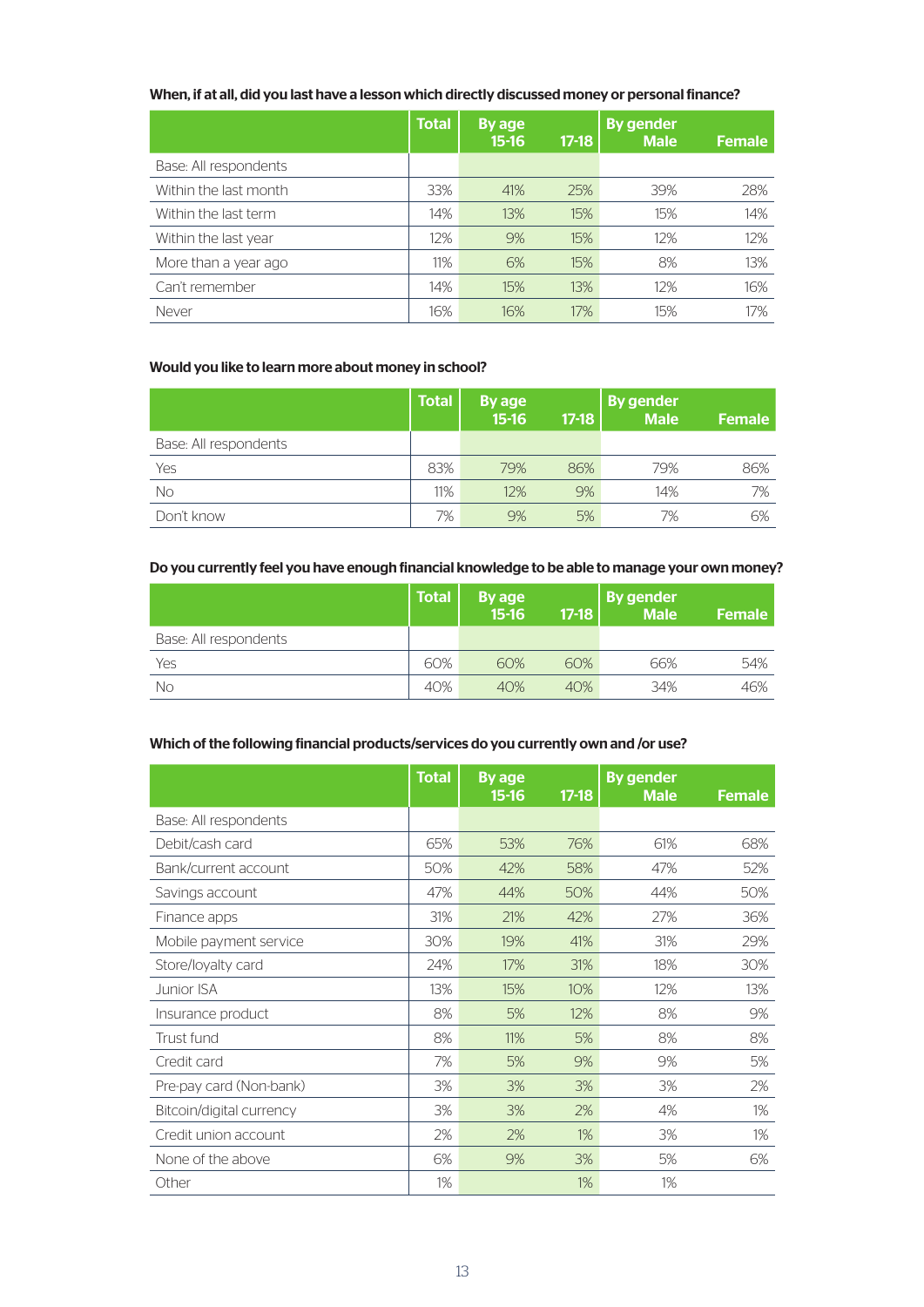#### Thinking about your main bank account, what type do you currently have? (By main account we mean the one you use the most)

|                                     | <b>Total</b> | By age<br>$15-16$ | $17-18$ | <b>By gender</b><br><b>Male</b> | <b>Female</b> |
|-------------------------------------|--------------|-------------------|---------|---------------------------------|---------------|
| Base: All those with a bank account |              |                   |         |                                 |               |
| 11-18 young persons'                | 53%          | 57%               | 51%     | 50%                             | 56%           |
| Basic current account               | 26%          | 22%               | 29%     | 29%                             | 23%           |
| Student current account             | 5%           | 5%                | 6%      | 7%                              | 4%            |
| Basic savings account               | 5%           | 6%                | 5%      | 6%                              | 5%            |
| Instant access account              | 4%           | 3%                | 4%      | 3%                              | 4%            |
| Building society savings            | 2%           | 2%                | 1%      | 1%                              | 2%            |
| Other                               | 1%           | 1%                | 1%      | 1%                              |               |
| Don't know                          | 4%           | 3%                | 4%      | 2%                              | 5%            |

#### What is the main reason you chose the bank account you currently have?

|                                     | <b>Total</b> | <b>By age</b><br>$15 - 16$ | $17-18$ | <b>By gender</b><br><b>Male</b> | <b>Female</b> |
|-------------------------------------|--------------|----------------------------|---------|---------------------------------|---------------|
| Base: All those with a bank account |              |                            |         |                                 |               |
| Parents/guardians chose it          | 33%          | 37%                        | 30%     | 32%                             | 34%           |
| Parents/guardians bank there        | 30%          | 33%                        | 28%     | 28%                             | 32%           |
| Most suitable for me                | 9%           | 10%                        | 9%      | 8%                              | 10%           |
| Best rate of interest               | 7%           | 5%                         | 9%      | 9%                              | 6%            |
| Branch is near                      | 6%           | 5%                         | 6%      | 6%                              | 5%            |
| Good reputation/brand               | 4%           | 4%                         | 5%      | 5%                              | 4%            |
| Best online/mobile service          | 3%           | 2%                         | 3%      | 3%                              | 2%            |
| Good (non-financial) perks          | 2%           | 1%                         | 3%      | 3%                              | 2%            |
| Good financial perks                | 2%           | 1%                         | 3%      | 3%                              | 2%            |
| Good customer service               | 2%           | 1%                         | 2%      | 2%                              | $1\%$         |
| My friends bank with them           | 1%           | 1%                         |         | 1%                              | $1\%$         |
| Company visited my school           | 1%           | 1%                         | 1%      |                                 | $1\%$         |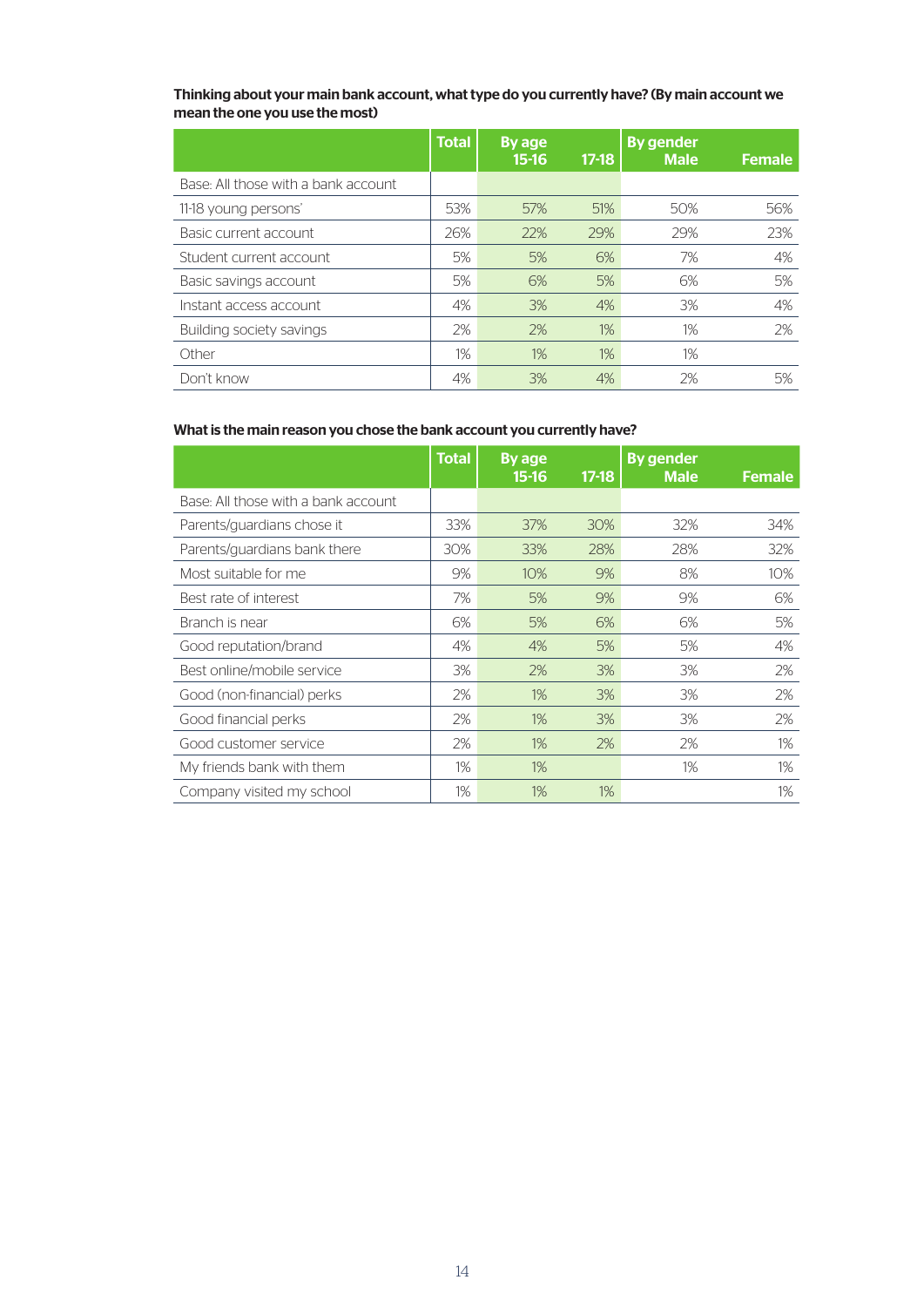#### Which of the following banking services, if any, do you use most regularly?

|                                     | <b>Total</b> | By age<br>$15-16$ | $17-18$ | <b>By gender</b><br><b>Male</b> | <b>Female</b> |
|-------------------------------------|--------------|-------------------|---------|---------------------------------|---------------|
| Base: All those with a bank account |              |                   |         |                                 |               |
| Mobile banking (app)                | 43%          | 34%               | 49%     | 41%                             | 44%           |
| Online banking                      | 32%          | 31%               | 32%     | 32%                             | 31%           |
| Branch/face-to-face                 | 15%          | 18%               | 12%     | 14%                             | 16%           |
| Telephone banking                   | 1%           | 2%                | 1%      | 2%                              | $1\%$         |
| Social media pages                  | 1%           | 2%                | 1%      | 2%                              | 1%            |
| None of the above                   | 8%           | 13%               | 5%      | 9%                              | 7%            |

#### Which of the following, if any, have you ever done independently (i.e. without any help from parents, teachers, friends)? (Multiple answers)

|                                                                                         | <b>Total</b> | By age<br>$15-16$ | $17 - 18$ | <b>By gender</b><br><b>Male</b> | <b>Female</b> |
|-----------------------------------------------------------------------------------------|--------------|-------------------|-----------|---------------------------------|---------------|
| Base: All respondents                                                                   |              |                   |           |                                 |               |
| Borrowed money from parents,<br>relatives or friends                                    | 43%          | 39%               | 46%       | 40%                             | 45%           |
| Received a wage slip                                                                    | 27%          | 15%               | 39%       | 23%                             | 32%           |
| Bought an item with a parent's credit<br>card                                           | 26%          | 23%               | 29%       | 23%                             | 29%           |
| Signed a contract (e.g. for a mobile<br>phone account, bank account, gym<br>membership) | 25%          | 14%               | 36%       | 23%                             | 28%           |
| Gambled (e.g. played the lottery, made<br>a bet with a friend)                          | 14%          | 7%                | 21%       | 18%                             | 11%           |
| Run a microbusiness (e.g. buying and<br>selling items, running a stall)                 | 9%           | 7%                | 11%       | 11%                             | 8%            |
| Been in debt                                                                            | 3%           | 4%                | 3%        | 4%                              | 3%            |
| Paid rent                                                                               | 3%           | $1\%$             | 4%        | 4%                              | 2%            |
| Used a pay-day lender                                                                   | 1%           | 1%                | 1%        | 2%                              | $1\%$         |
| Used a pawnbroker                                                                       | 1%           | 2%                | $1\%$     | 2%                              | $1\%$         |
| None of the above                                                                       | 26%          | 36%               | 16%       | 27%                             | 25%           |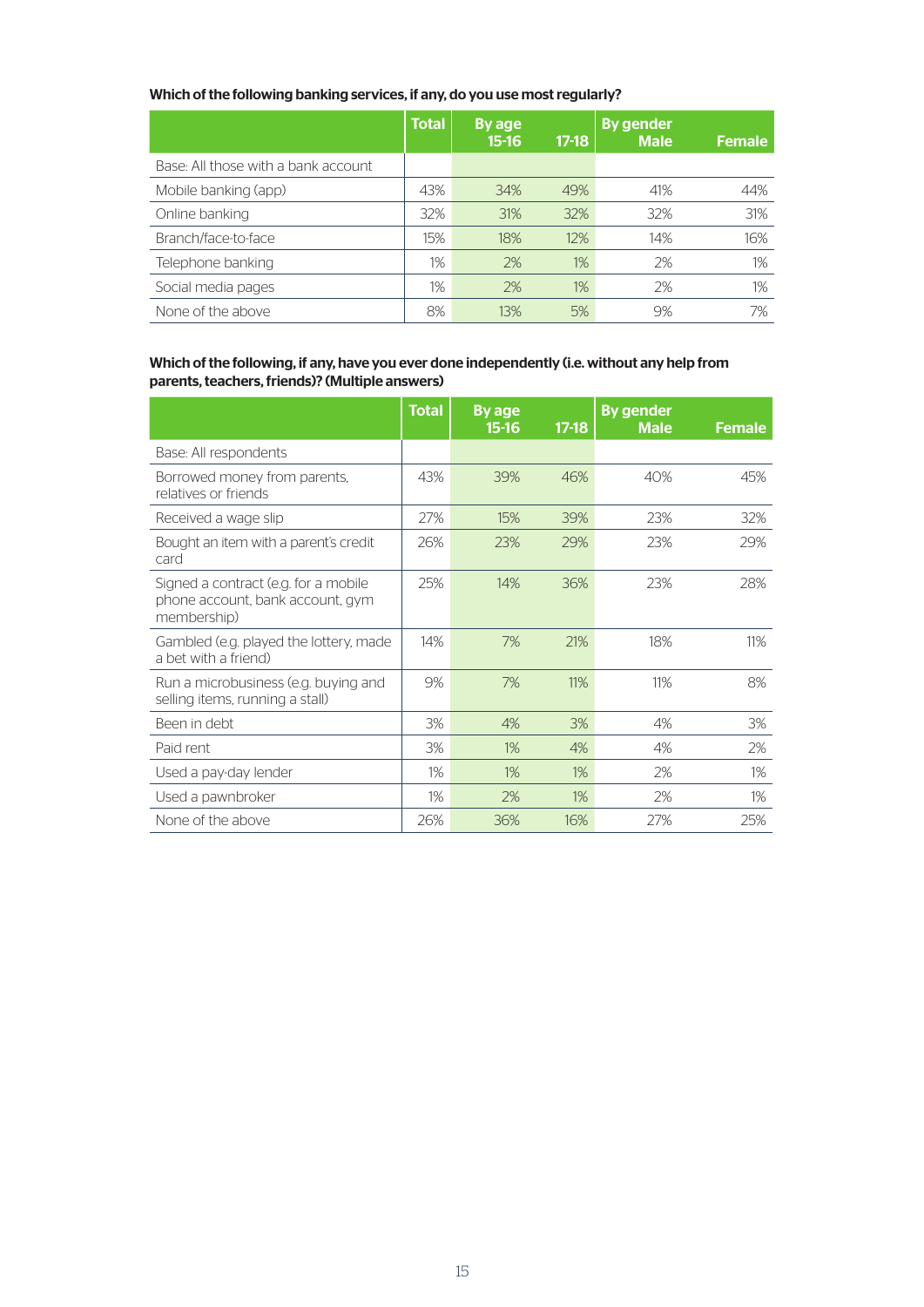#### Has any of the following ever happened to you? (Multiple answers)

|                                                                                                                                          | <b>Total</b> | By age<br>$15 - 16$ | $17 - 18$ | <b>By gender</b><br><b>Male</b> | <b>Female</b> |
|------------------------------------------------------------------------------------------------------------------------------------------|--------------|---------------------|-----------|---------------------------------|---------------|
| Base: All respondents                                                                                                                    |              |                     |           |                                 |               |
| Received a call telling you that you<br>are eligible to claim for PPI (Payment<br>Protection Insurance)                                  | 35%          | 26%                 | 43%       | 32%                             | 37%           |
| Been contacted by a bank or building<br>society (either via email/letter/text<br>message/phone call) to offer their<br>products/services | 21%          | 15%                 | 26%       | 18%                             | 23%           |
| Received a fraudulent email/phone<br>call/text asking for your bank details                                                              | 19%          | 11%                 | 26%       | 20%                             | 17%           |
| Been asked for your PIN                                                                                                                  | 9%           | 7%                  | 11%       | 10%                             | 8%            |
| Been offered a credit card (either via<br>email/text message/letter/phone call)                                                          | 8%           | 5%                  | 11%       | 10%                             | 7%            |
| Been offered a loan (either via email/<br>text message/letter/phone call)                                                                | 7%           | 5%                  | 9%        | 9%                              | 6%            |
| Lost money through gambling                                                                                                              | 7%           | 4%                  | 9%        | 9%                              | 4%            |
| Had your debit/cash card stolen                                                                                                          | 3%           | 3%                  | 4%        | 4%                              | 3%            |
| Had your debit/credit card cloned                                                                                                        | 2%           | 3%                  | $1\%$     | 3%                              | $1\%$         |
| None of the above                                                                                                                        | 43%          | 55%                 | 31%       | 42%                             | 44%           |

#### How much money, if any, do you save a month?

|                       | <b>Total</b> | By age<br>$15 - 16$ | $17-18$ | <b>By gender</b><br><b>Male</b> | <b>Female</b> |
|-----------------------|--------------|---------------------|---------|---------------------------------|---------------|
| Base: All respondents |              |                     |         |                                 |               |
| Nothing               | 13%          | 15%                 | 10%     | 13%                             | 13%           |
| Less than £10         | 20%          | 26%                 | 15%     | 18%                             | 22%           |
| $£10 - £50$           | 33%          | 34%                 | 32%     | 34%                             | 33%           |
| £51 - £100            | 12%          | 8%                  | 15%     | 11%                             | 12%           |
| $£101 - £150$         | 6%           | 4%                  | 7%      | 5%                              | 6%            |
| $£151 - £200$         | 4%           | 3%                  | 5%      | 4%                              | 4%            |
| $f201 - f250$         | 3%           | 2%                  | 4%      | 4%                              | 2%            |
| £251 - £500           | 2%           | 2%                  | 2%      | 3%                              | 1%            |
| More than £500        | 1%           | 2%                  | 1%      | 2%                              | $1\%$         |
| Don't know            | 6%           | 5%                  | 8%      | 5%                              | 7%            |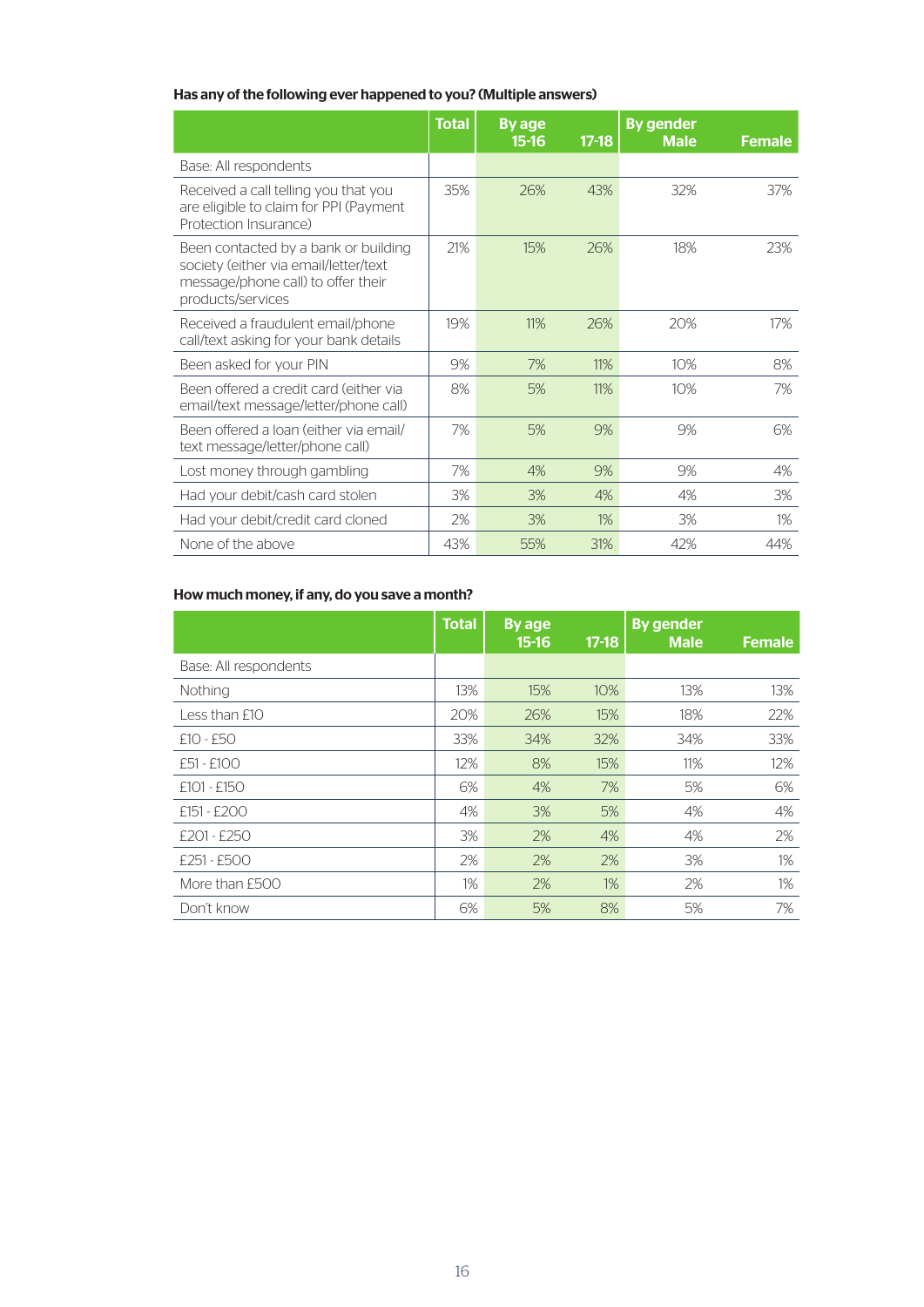# ASPIRATIONS AND EXPECTATIONS

#### How much do you think you will be earning by the time that you are 30?

|                                     | <b>Total</b> | By age<br>$15-16$ | $17 - 18$ | <b>By gender</b><br><b>Male</b> | <b>Female</b> |
|-------------------------------------|--------------|-------------------|-----------|---------------------------------|---------------|
| Base: All respondents               |              |                   |           |                                 |               |
| Nothing                             | 0%           | 0%                | 0%        | 0%                              | 0%            |
| Up to £10,000 per year              | 3%           | 3%                | 3%        | 4%                              | 3%            |
| £10,001 - £15,000 per year          | 4%           | 5%                | 3%        | 3%                              | 5%            |
| £15,001 - £20,000 per year          | 7%           | 8%                | 6%        | 7%                              | 7%            |
| £20,001 - £25,000 per year          | 13%          | 13%               | 12%       | 11%                             | 15%           |
| £25,001 - £30,000 per year          | 19%          | 17%               | 22%       | 17%                             | 21%           |
| £30,001 - £40,000 per year          | 16%          | 15%               | 17%       | 16%                             | 15%           |
| £40,001 - £50,000 per year          | 9%           | 9%                | 8%        | 10%                             | 7%            |
| £50,001 - £100,000 per year         | 8%           | 7%                | 10%       | 11%                             | 5%            |
| £100,001 - £500,000 per year        | 2%           | 2%                | 2%        | 3%                              | 1%            |
| More than £500,000 per year         | 2%           | 2%                | 2%        | 3%                              | 1%            |
| Don't know/haven't thought about it | 17%          | 19%               | 16%       | 15%                             | 19%           |

#### By the time I'm 30 I expect to: (Multiple answers)

|                                                      | <b>Total</b> | By age<br>$15-16$ | $17-18$ | <b>By gender</b><br><b>Male</b> | <b>Female</b> |
|------------------------------------------------------|--------------|-------------------|---------|---------------------------------|---------------|
| Base: All respondents                                |              |                   |         |                                 |               |
| Have a full time job                                 | 88%          | 87%               | 90%     | 85%                             | 92%           |
| Be earning enough money to afford<br>little luxuries | 75%          | 74%               | 76%     | 73%                             | 77%           |
| Have a car or motorbike                              | 75%          | 72%               | 78%     | 74%                             | 76%           |
| Be in my own home [buying]                           | 60%          | 63%               | 58%     | 60%                             | 61%           |
| Be taking regular holidays that I pay for<br>myself  | 60%          | 64%               | 56%     | 58%                             | 62%           |
| Be in my own home [renting]                          | 32%          | 29%               | 35%     | 29%                             | 34%           |
| Other                                                | 3%           | 2%                | 3%      | 3%                              | 2%            |
| None of the above                                    | 1%           | 1%                |         | 1%                              |               |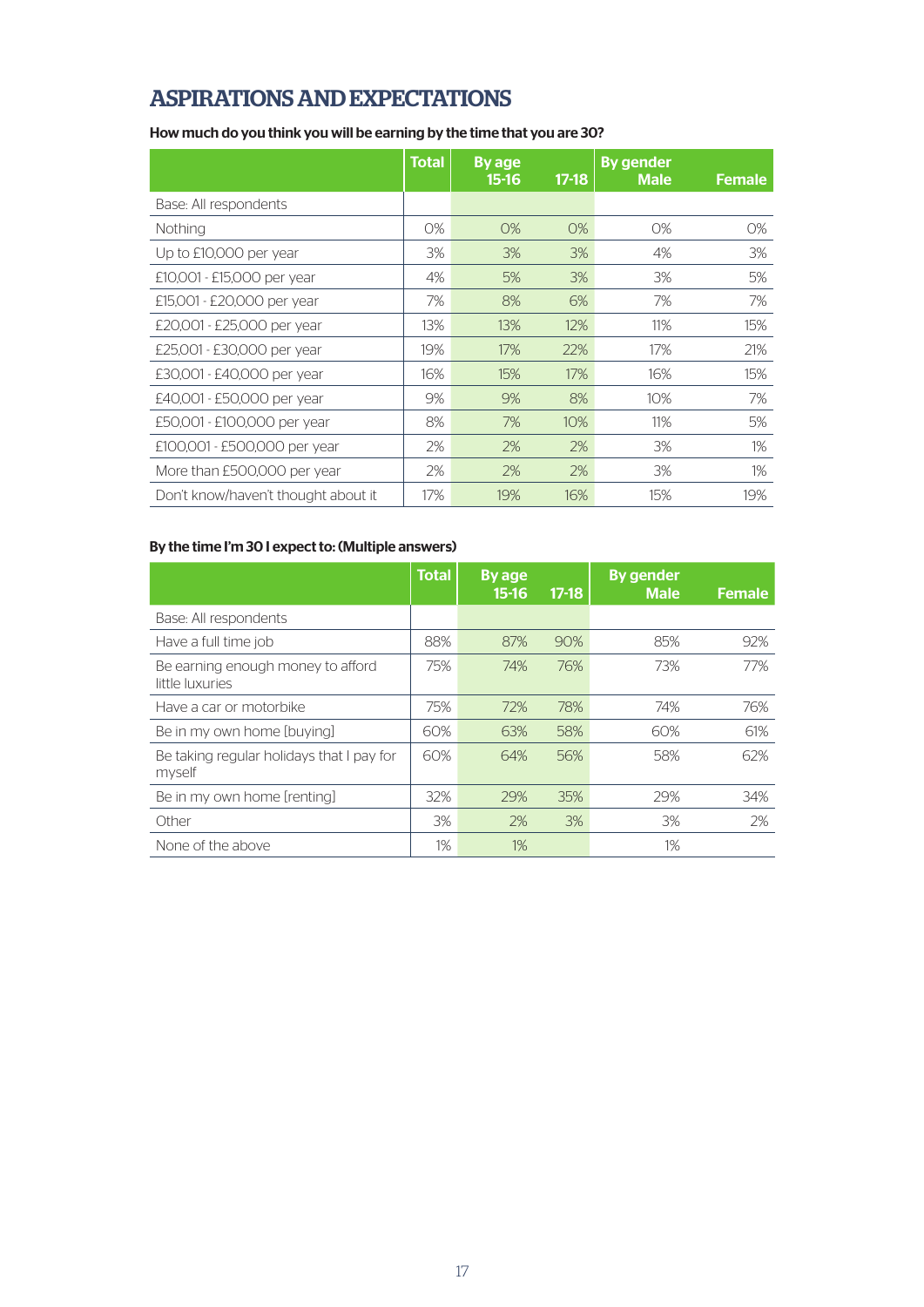# FINANCIAL CAPABILITY QUESTIONS

The interest rate quoted on a savings account is indicated by which of the following?

|                       | <b>Total</b> | By age<br>$15 - 16$ | $17 - 18$ | <b>By gender</b><br><b>Male</b> | <b>Female</b> |
|-----------------------|--------------|---------------------|-----------|---------------------------------|---------------|
| Base: All respondents |              |                     |           |                                 |               |
| <b>APR</b>            | 64%          | 68%                 | 61%       | 65%                             | 64%           |
| <b>AER</b>            | 17%          | 17%                 | 18%       | 19%                             | 16%           |
| <b>RPI</b>            | 13%          | 10%                 | 17%       | 11%                             | 15%           |
| EAR                   | 5%           | 5%                  | 5%        | 5%                              | 5%            |

#### When taking out a student loan, the amount you will pay in interest is indicated by which of the following?

|                       | <b>Total</b> | By age<br>$15 - 16$ | $17-18$ | By gender<br><b>Male</b> | <b>Female</b> |
|-----------------------|--------------|---------------------|---------|--------------------------|---------------|
| Base: All respondents |              |                     |         |                          |               |
| <b>APR</b>            | 48%          | 55%                 | 42%     | 47%                      | 50%           |
| <b>RPI</b>            | 24%          | 19%                 | 28%     | 24%                      | 23%           |
| <b>AER</b>            | 17%          | 17%                 | 18%     | 18%                      | 17%           |
| EAR                   | 11%          | 9%                  | 12%     | 11%                      | 11%           |

#### Which of the following would usually charge the lowest rate of interest?

|                       | <b>Total</b> | By age<br>$15 - 16$ | $17-18$ | <b>By gender</b><br><b>Male</b> | <b>Female</b> |
|-----------------------|--------------|---------------------|---------|---------------------------------|---------------|
| Base: All respondents |              |                     |         |                                 |               |
| Student Ioan          | 53%          | 55%                 | 50%     | 49%                             | 56%           |
| Store card            | 23%          | 19%                 | 27%     | 21%                             | 26%           |
| <b>Mortgage</b>       | 15%          | 17%                 | 13%     | 19%                             | 11%           |
| Credit card           | 9%           | 8%                  | 10%     | 10%                             | 8%            |
|                       |              |                     |         |                                 |               |

#### Which of the following is a mandatory expenditure?

|                       | <b>Total</b> | By age<br>$15-16$ | $17-18$ | <b>By gender</b><br><b>Male</b> | <b>Female</b> |
|-----------------------|--------------|-------------------|---------|---------------------------------|---------------|
| Base: All respondents |              |                   |         |                                 |               |
| Mortgage repayments   | 75%          | 72%               | 78%     | 73%                             | 78%           |
| A smartphone          | 12%          | 14%               | 10%     | 13%                             | 11%           |
| Petrol                | 8%           | 9%                | 7%      | 8%                              | 7%            |
| Cinema tickets        | 5%           | 6%                | 5%      | 6%                              | 5%            |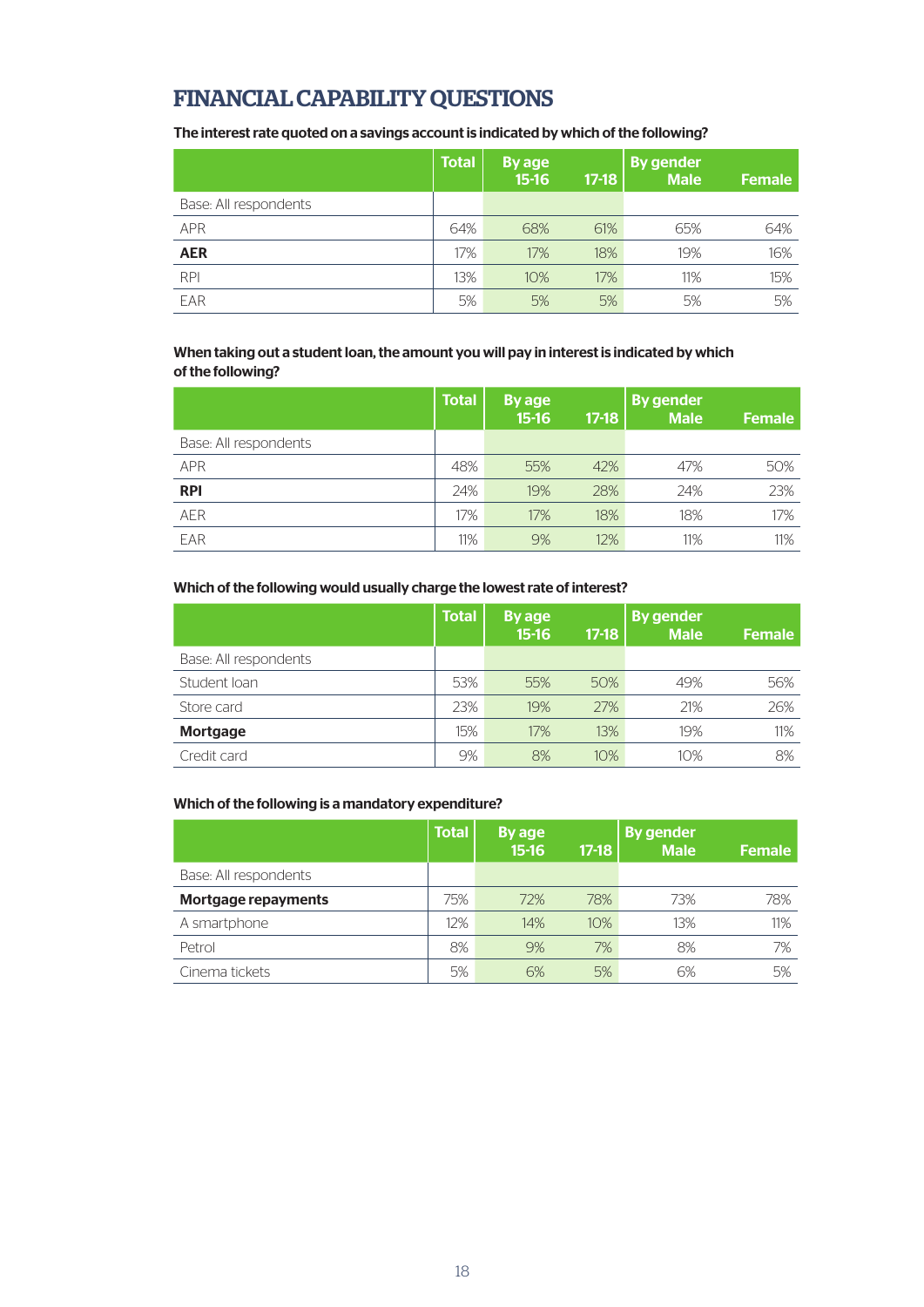According to the Office for National Statistics, please estimate the amount the average 30 year old man in full time employment earned per year in 2017.

|                       | <b>Total</b> | By age<br>$15 - 16$ | $17-18$ | <b>By gender</b><br><b>Male</b> | <b>Female</b> |
|-----------------------|--------------|---------------------|---------|---------------------------------|---------------|
| Base: All respondents |              |                     |         |                                 |               |
| Less than £20,000     | 5%           | 6%                  | 4%      | 6%                              | 4%            |
| £20,000 - £24,999     | 24%          | 24%                 | 25%     | 25%                             | 24%           |
| £25,000 - £29,999     | 37%          | 34%                 | 40%     | 37%                             | 37%           |
| £30,000 - £34,999     | 20%          | 20%                 | 21%     | 18%                             | 22%           |
| £35,000 - £39,999     | 4%           | 4%                  | 4%      | 4%                              | 4%            |
| £40,000 or more       | 2%           | 4%                  | 1%      | 3%                              | 2%            |
| Don't know            | 7%           | 8%                  | 5%      | 7%                              | 7%            |

According to the Office for National Statistics, please estimate the amount the average 30 year old woman in full time employment earned per year in 2017.

|                       | <b>Total</b> | By age<br>$15-16$ | $17-18$ | <b>By gender</b><br><b>Male</b> | <b>Female</b> |
|-----------------------|--------------|-------------------|---------|---------------------------------|---------------|
| Base: All respondents |              |                   |         |                                 |               |
| Less than £20,000     | 11%          | 11%               | 10%     | 10%                             | 11%           |
| £20,000 - £24,999     | 33%          | 31%               | 35%     | 31%                             | 34%           |
| £25,000 - £29,999     | 34%          | 32%               | 36%     | 34%                             | 34%           |
| £30,000 - £34,999     | 10%          | 10%               | 10%     | 11%                             | 9%            |
| £35,000 - £39,999     | 3%           | 3%                | 2%      | 3%                              | 2%            |
| £40,000 or more       | 2%           | 3%                | 1%      | 2%                              | 2%            |
| Don't know            | 8%           | 9%                | 6%      | 8%                              | 8%            |

#### According to the Institute of Fiscal Studies (2017), please estimate how much debt the average student in the UK faced on leaving university (£)?

|                       | <b>Total</b> | By age<br>$15 - 16$ | $17-18$ | <b>By gender</b><br><b>Male</b> | <b>Female</b> |
|-----------------------|--------------|---------------------|---------|---------------------------------|---------------|
| Base: All respondents |              |                     |         |                                 |               |
| Less than £10,000     | 4%           | 5%                  | 3%      | 5%                              | 3%            |
| £10,000 - £19,999     | 17%          | 22%                 | 12%     | 18%                             | 16%           |
| £20,000 - £29,999     | 24%          | 25%                 | 23%     | 26%                             | 22%           |
| £30,000 - £39,999     | 21%          | 18%                 | 24%     | 20%                             | 22%           |
| £40,000 - £49,999     | 15%          | 12%                 | 19%     | 14%                             | 17%           |
| £50,000 or more       | 12%          | 10%                 | 14%     | 11%                             | 13%           |
| Don't know            | 7%           | 9%                  | 4%      | 6%                              | 7%            |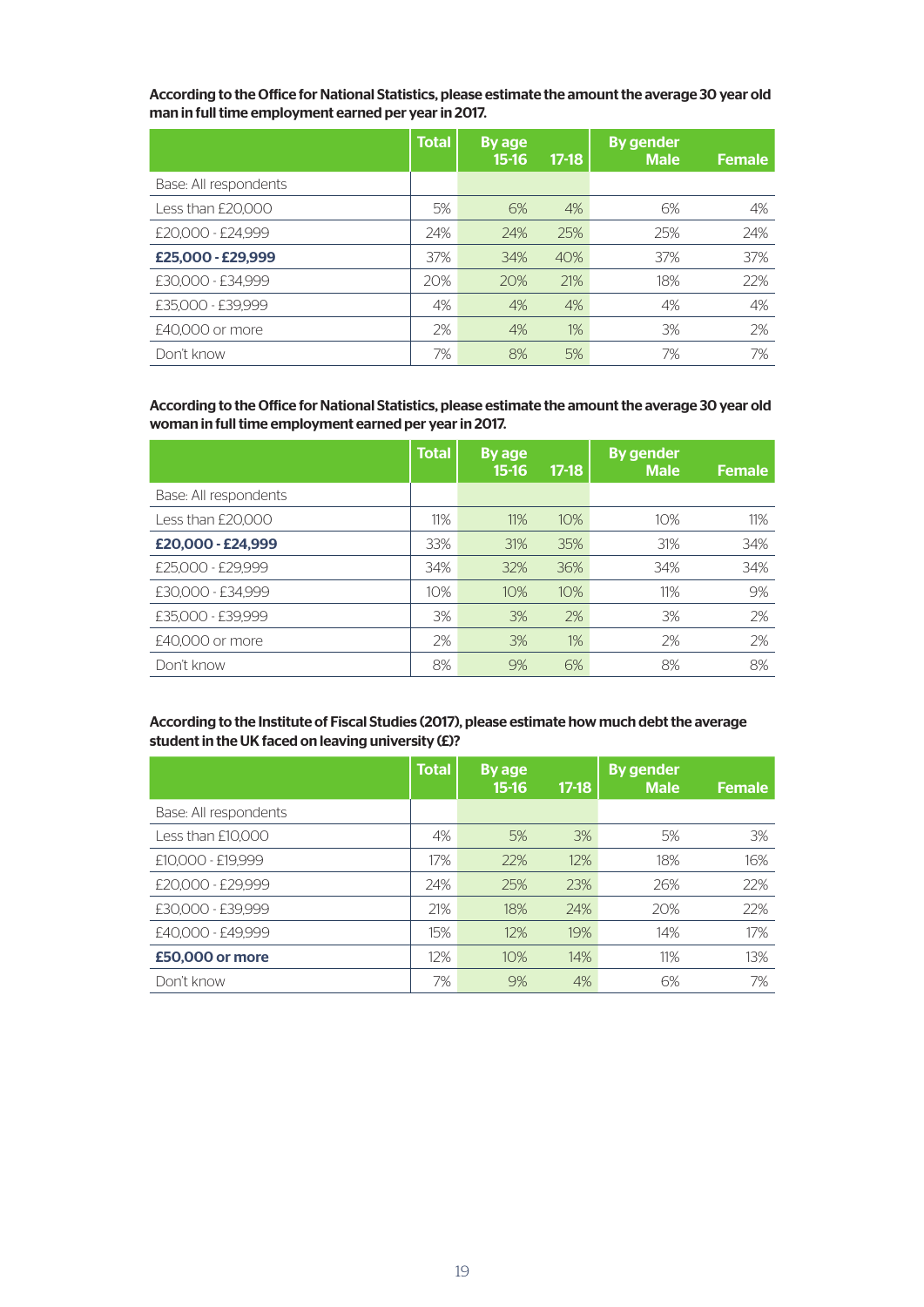#### How much do students have to earn each year before they start paying back their student loans?

|                       | <b>Total</b> | By age<br>$15 - 16$ | $17-18$ | <b>By gender</b><br><b>Male</b> | <b>Female</b> |
|-----------------------|--------------|---------------------|---------|---------------------------------|---------------|
| Base: All respondents |              |                     |         |                                 |               |
| £15,000               | 14%          | 18%                 | 11%     | 17%                             | 12%           |
| £25,000               | 69%          | 62%                 | 75%     | 65%                             | 72%           |
| £35,000               | 12%          | 15%                 | 9%      | 12%                             | 12%           |
| £55,000               | 4%           | 4%                  | 3%      | 4%                              | 3%            |
| £105,000              | 1%           | 2%                  | 1%      | 2%                              | $1\%$         |

#### Estimate the average amount needed to save a typical first-time buyer deposit (£).

|                       | <b>Total</b> | By age<br>$15-16$ | $17-18$ | <b>By gender</b><br><b>Male</b> | Female |
|-----------------------|--------------|-------------------|---------|---------------------------------|--------|
| Base: All respondents |              |                   |         |                                 |        |
| Less than £10,000     | 7%           | 7%                | 6%      | 9%                              | 5%     |
| £10,000 - £14,999     | 23%          | 23%               | 24%     | 24%                             | 22%    |
| £15,000 - £19,999     | 19%          | 18%               | 20%     | 18%                             | 19%    |
| £20,000 - £29,999     | 20%          | 19%               | 21%     | 20%                             | 21%    |
| £30,000 - £49,999     | 10%          | 10%               | 10%     | 9%                              | 11%    |
| £50,000 or more       | 5%           | 7%                | 4%      | 5%                              | 5%     |
| Don't know            | 16%          | 16%               | 16%     | 15%                             | 18%    |

#### Estimate how many years it would take someone on an average salary, saving the average amount, to save a typical first-time buyer deposit.

|                       | <b>Total</b> | <b>By age</b><br>$15 - 16$ | $17-18$ | <b>By gender</b><br><b>Male</b> | Female |
|-----------------------|--------------|----------------------------|---------|---------------------------------|--------|
| Base: All respondents |              |                            |         |                                 |        |
| Less than 5 years     | 5%           | 5%                         | 5%      | 7%                              | 4%     |
| $5 - 9$ years         | 31%          | 30%                        | 32%     | 29%                             | 33%    |
| 10 - 14 years         | 26%          | 25%                        | 26%     | 28%                             | 24%    |
| 15 - 19 years         | 11%          | 11%                        | 12%     | 11%                             | 12%    |
| 20 - 29 years         | 8%           | 9%                         | 7%      | 7%                              | 9%     |
| 30 - 39 years         | 3%           | 3%                         | 3%      | 4%                              | 2%     |
| 40 years or more      | $1\%$        | 2%                         | 1%      | 1%                              | $1\%$  |
| Don't know            | 14%          | 15%                        | 14%     | 13%                             | 15%    |